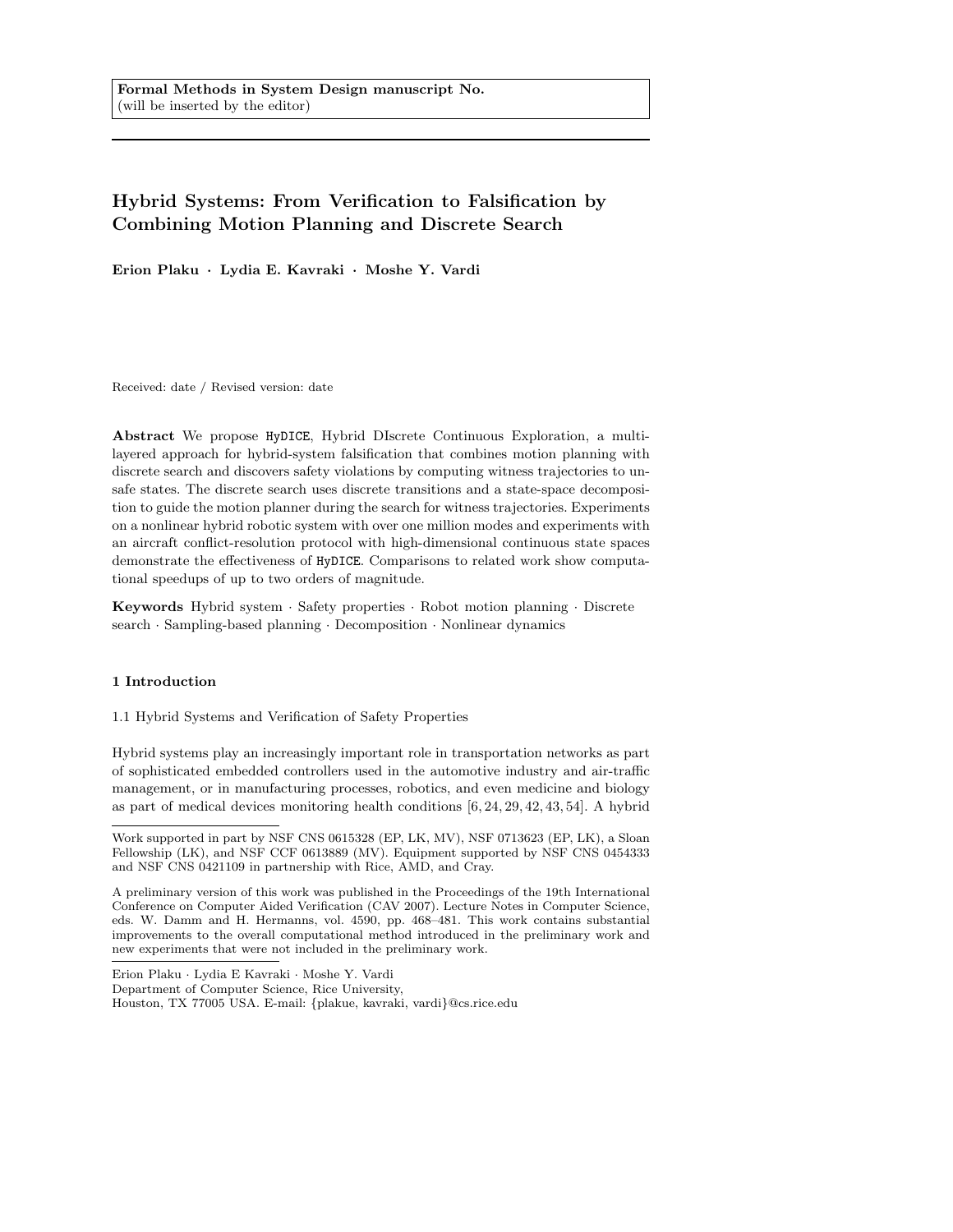system is a formal model that combines discrete and continuous dynamics. Continuous dynamics are associated with each mode, and discrete logic determines how to switch between modes. A hybrid system may model air traffic control, where the modes correspond to the cruising of the planes and the discrete logic models conflict-resolution protocols. As another example, a hybrid system may model a vehicle whose underlying dynamics varies discretely depending on terrain conditions.

As hybrid systems are often part of devices operating in safety-critical situations, the verification of safety properties becomes increasingly important. A hybrid system is considered safe if unsafe states cannot be reached starting from initial safe states.

The hybrid-system verification problem has traditionally been formulated as a reachability analysis on the state space of the hybrid system. In the forward reachability formulation, safety verification is equivalent to showing that the set of states reachable from the initial states does not intersect the set of unsafe states. In the backward reachability formulation, safety is guaranteed by showing that the set of states that can reach an unsafe state does not intersect the initial set of states.

Over the years a rich theory has been developed for this problem as well as numerous methods [1, 25, 26, 36, 39, 48]. Initial approaches included enumeration and symbolic methods originally developed for discrete systems [14]. Tools such as KRONOS [55] and UPPAAL [5] have been used for the verification of real-time hardware and software, and HyTech [27] has been used for the verification of hybrid systems with linear dynamics.

Research has also focused on abstraction methods that make verification more amenable to analysis by constructing a simplified model that simulates the original system [2,3,12,23,49]. The simplified model is usually obtained by eliminating variables that do not influence safety properties, mapping each domain to a smaller domain, or constructing finite-state models that group states that satisfy the same predicates.

Alternative methods have also been developed that approximate the reachable set  $[1, 4, 8, 51–53]$ . Tools such as  $d/dt$  [4], Checkmate [51], VeriSHIFT [8] use polyhedra or ellipsoids to overapproximate the reachable set, and other tools use level sets to compute convergent approximations [53].

## 1.2 From Verification to Falsification

Unfortunately, even for safety properties where verification is equivalent to reachability checking, decidability holds only for hybrid systems with simple continuous dynamics (essentially some types of linear dynamics) [1, 26, 40, 53]. In light of these theoretical results, it is no surprise that the most efficient complete algorithms for hybrid-system verification have a single- or double-exponential dependency on the dimension of the state space and are generally limited in practicality to hybrid systems with up to six dimensions, simple dynamics, and few or no input controls  $[1, 40, 53]$ .

These hardness theoretical results underscore the need for the development of alternative methods that perhaps satisfy weaker forms of completeness, but can handle more general hybrid systems. In fact, recent computational methods developed in [7,9,19,30,32,41], even though unable to determine that a hybrid system is safe, are capable of handling nonlinear hybrid systems and finding unsafe behaviors when such systems are unsafe.

In essence, the focus in these recent approaches shifts from *verification* to *falsifi*cation, which often is the main focus of model checking in industrial applications [15].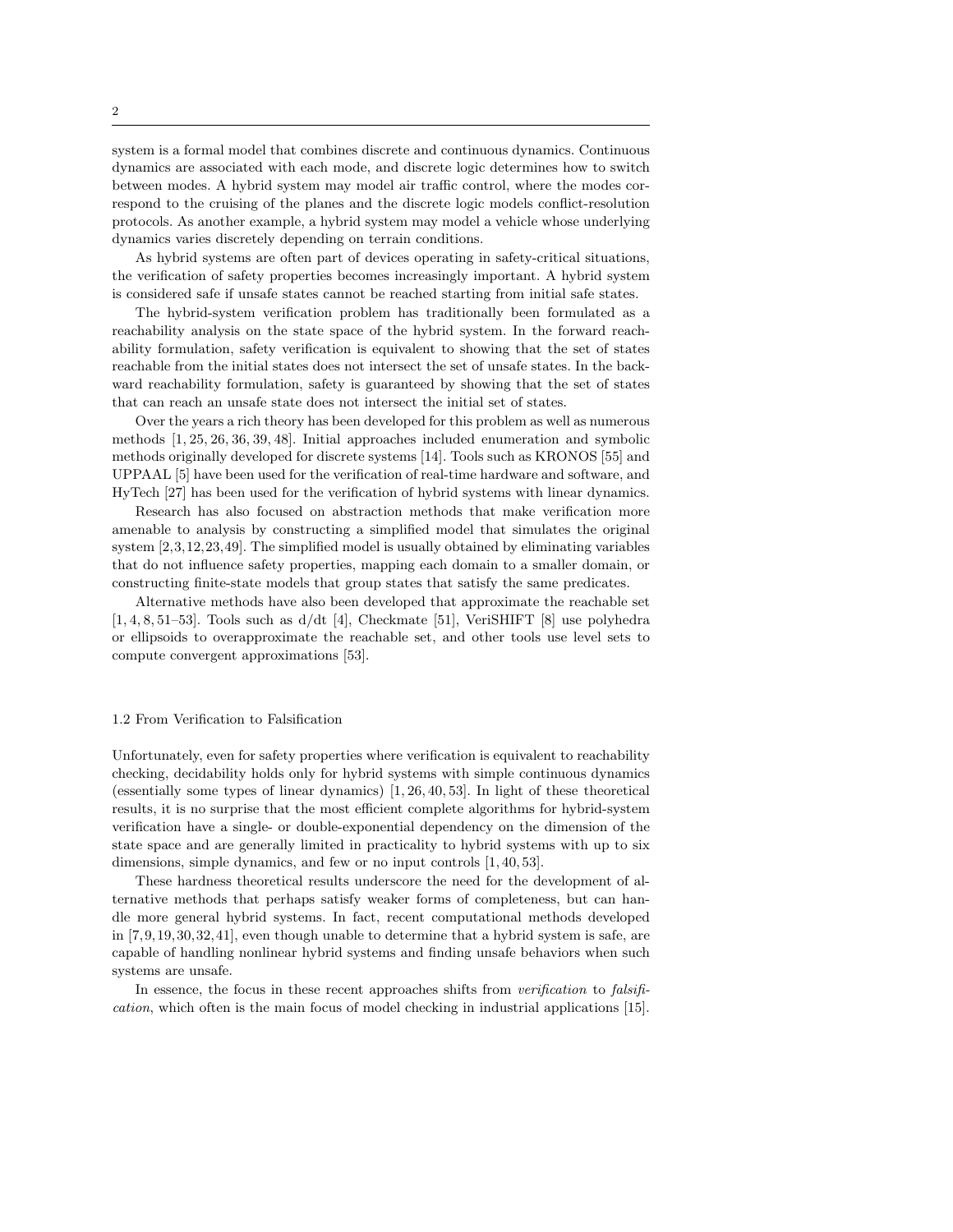Falsification (see [7,32,41]) studies the following problem: Can a hybrid-system witness trajectory be produced from a safe state to an unsafe state when such trajectories exist?

The main contribution of this work is the development of an efficient computational method for hybrid-system falsification that offers significant computational speedups of up to two orders of magnitude over related work. When a hybrid system is safe, it may not be possible to prove that unsafe states are unreachable. Such an approach trades completeness for the ability to discover safety violations for complex hybrid systems with nonlinear dynamics and input controls that current verification methods cannot handle.

1.3 Combining Motion Planning and Discrete Search for the Falsification of Safety Properties of Hybrid Systems with Nonlinear Dynamics

This work approaches hybrid-system falsification from a robotics perspective. Initially, we exploit the insight that hybrid-system falsification is in many respects related to robot motion planning, which is a search problem for a witness trajectory that satisfies certain invariants, such as ensuring that the robot motion respects kinodynamic constraints and avoids collision with obstacles [11,37]. While in motion planning the search takes place in a continuous space, in hybrid-system falsification the search for a witness trajectory takes place in a space consisting of discrete and continuous components.

The connection between hybrid-system falsification and motion planning becomes deeper when we consider state-of-the art motion planning as the starting point for searching the continuous state spaces of a hybrid system. Recent progress in samplingbased motion planning has made it possible to efficiently find witness trajectories even for high-dimensional and nonlinear continuous systems (e.g., PRM [31], RRT [38], EST [28,50], PDST [35], DSLX [45], and others surveyed in [11,37]). These motion planners typically search the continuous state space by incrementally extending feasible trajectories in a tree-like fashion from initial states toward unsafe states. Recently, RRT-based methods have also been used for the falsification of safety properties of nonlinear hybrid systems with few modes  $[7, 9, 19, 32, 41]$ .

Departing from traditional robot motion planning, we introduce a discrete-search component to our work that is responsible for managing the potentially huge number of modes and discrete transitions of a hybrid system. The contribution of this work is the development of a multi-layered framework for hybrid-system falsification that effectively combines sampling-based motion planning with discrete search. The motivation and many of our design decisions come from our earlier work [45–47]. In [47] we use discrete search to obtain a sequence of discrete transitions that guides the generation of motions for a hybrid robotic system with 10–30 modes and mostly linear dynamics. In [45] we show that traditional motion-planning problems can be solved more efficiently by combining sampling-based motion planning with discrete search over an artificially imposed decomposition of the environment on which the robot moves (which in general can be regarded as a projection of its state space). In [46] we show that combination of motion planning and discrete search is also promising for hybrid-system falsification.

The work in this article combines and extends ideas in [45–47] to obtain an effective falsification method for hybrid systems. As a result, while our previous work [46] could handle hybrid systems with up to ten thousand modes, this work can handle hybrid systems with over a million modes and nonlinear dynamics associated with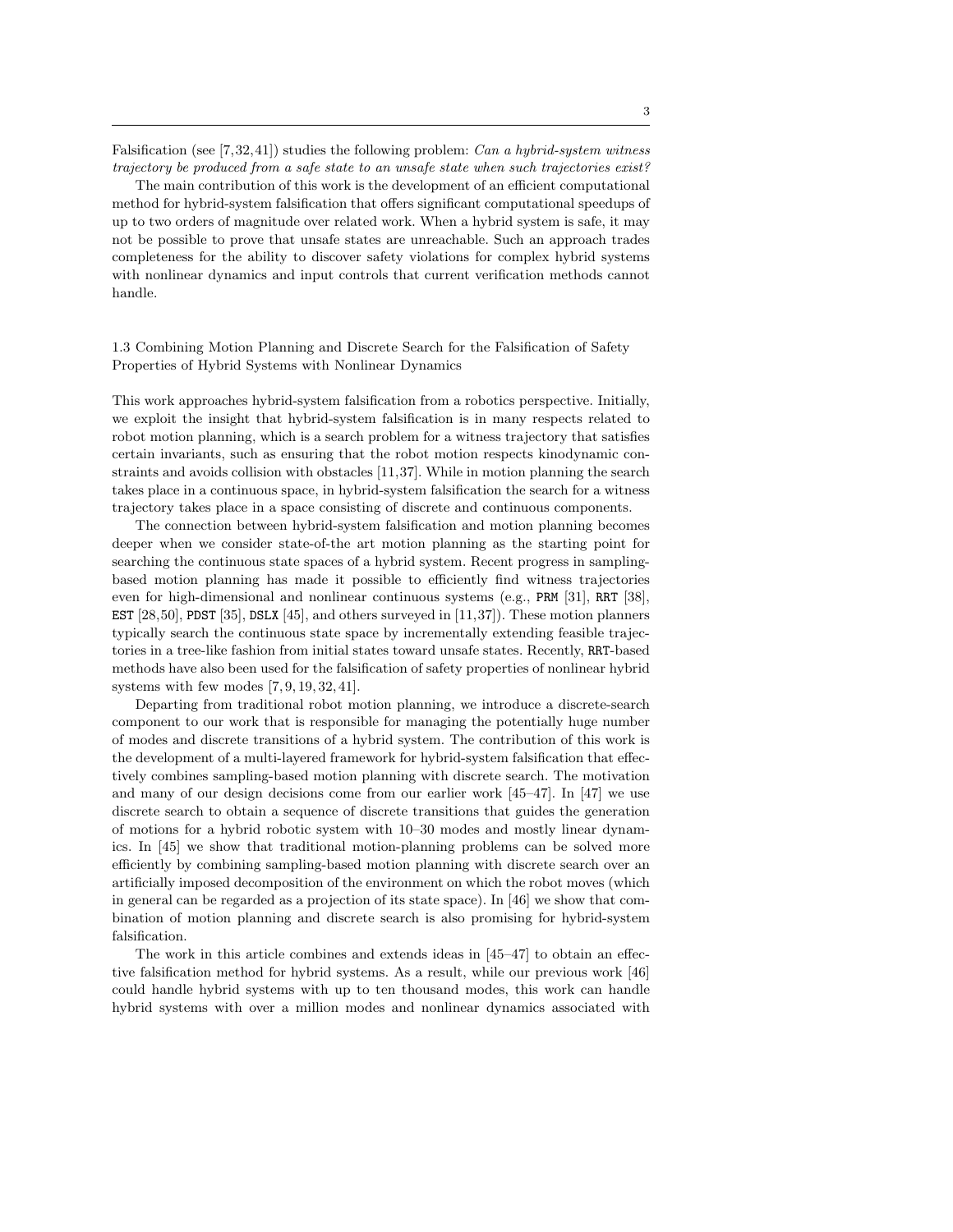each mode. In addition, while our previous work [46] focused on hybrid systems with low-dimensional continuous spaces, this work shows the effectiveness of the proposed approach even for hybrid systems with high-dimensional continuous spaces. The proposed method, HyDICE, uses discrete transitions and a decomposition of the continuous state spaces into regions to construct a search graph that provides a simplified layer to the hybrid-system falsification problem. Vertices of the graph correspond to decomposition regions, while edges correspond to adjacent decomposition regions or decomposition regions that are connected by a discrete transition. The discrete-search component of HyDICE obtains from this graph at each iteration a high-level plan, called a lead, that guides the motion planner in the search for a witness trajectory. Each lead corresponds to a sequence of decomposition regions and discrete transitions that start at a decomposition region associated with an initial safe state and end at a decomposition region associated with an unsafe state. Fig. 1 provides an illustration<sup>1</sup>. Among the combinatorially large number of such sequences, the discrete-search component of HyDICE computes at each iteration a lead that is estimated to be a useful search direction for finding a witness trajectory. The search inside the decomposition regions associated with the lead is based on a state-of-the-art sampling-based motion planner [45]. The motion planner sample states inside the decomposition regions, connects states associated with the same mode with simple continuous trajectories, and connects states associated with different modes by interleaving continuous trajectories with discrete transitions, as shown in Fig. 2. A witness trajectory is then found when the motion planner succeeds in connecting a safe state to an unsafe state. Coverage estimation is fed back from the motion planner to the discrete search in order to improve the lead in the next iteration. This interaction between the motion planner and discrete search, illustrated in Fig. 2, is crucial for the efficiency of HyDICE.

In contrast to previous work [32, 41], as shown later in this article, HyDICE is wellsuited for systems with many modes. Experimental validation is provided by using HyDICE for the falsification of safety properties of a hybrid robotic system with over one million modes, and nonlinear dynamics and input controls associated with each mode. An additional benchmark, based on aircraft conflict-resolution protocols, demonstrates the effectiveness of HyDICE in the case of hybrid systems with high-dimensional continuous state spaces. As indicated by the experiments, the tight integration of discrete search and motion planning enables HyDICE to be up to two orders of magnitude faster than other related methods.

The rest of the article is as follows. The hybrid-system model, hybrid-system falsification problem, and the related motion-planning problem are described in Section 2. Description of HyDICE is given in Section 3. Experiments and results are presented in Section 4. The article concludes in Section 5 with a discussion.

## 2 Preliminaries

This section defines hybrid automata, the hybrid-system falsification problem, and the related motion-planning problem.

<sup>1</sup> Figures in this work are better viewed in color.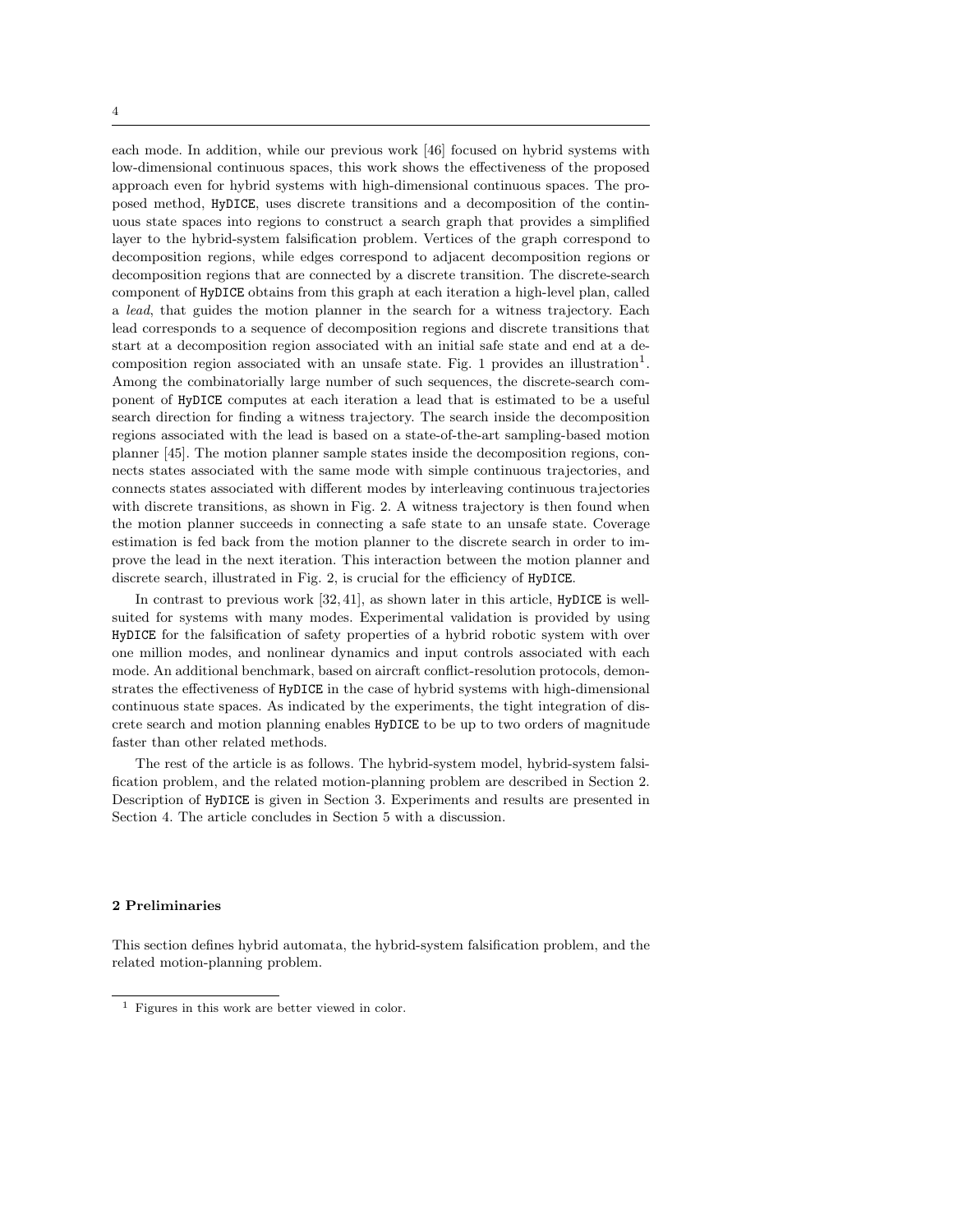

Fig. 1 (top) Example of a witness hybrid-system trajectory from a safe state  $(q_1, x_1)$  to an unsafe state  $(q_3, x_3)$ . The witness trajectory consists of continuous trajectories, shown as curved green arrows, interleaved with discrete transitions, shown as straight blue arrows. (middle) The dotted red regions show a decomposition of the continuous state spaces associated with the different modes  $q_1, q_2, q_3$  of the hybrid system. (bottom) The shaded decomposition regions show a lead, a sequence of decomposition regions from the safe to the unsafe state that is estimated to be a useful search direction for finding a witness trajectory.

2.1 Hybrid Automata and Hybrid-System Falsification Problem

In this work, hybrid systems are modeled by hybrid automata [1].

Definition 1 A hybrid automaton is a tuple

$$
H = (S, Inv, E, G, J, U, f, I, F), \quad
$$

where

- $-S = Q \times X$  is the Cartesian product of the discrete and continuous state spaces;
- $-$  Q is a discrete and finite set;
- X maps each mode to the corresponding continuous state space, i.e.,  $q \stackrel{X}{\mapsto} X_q$ , where  $X_q \subset \mathbb{R}^{\dim(X_q)}$  is the continuous state space associated with  $q \in Q$ ;
- Inv maps each mode to the corresponding continuous invariant, i.e.,  $q \stackrel{Inv}{\mapsto} Inv_q$ , where  $Inv_q \subseteq X_q$  represents the domain of the continuous variables associated with  $q \in Q$ ;
- $E \subseteq Q \times Q$  is the set of discrete transitions between modes;
- G maps discrete transitions to guard conditions, i.e.,  $(q_i, q_j) \stackrel{G}{\mapsto} G_{(q_i, q_j)}$ , where  $G_{(q_i,q_j)} \subseteq X_{q_i}$  is the guard condition associated with  $(q_i, q_j) \in E$ ;
- $-$  J maps discrete transitions to reset functions, i.e.,  $(q_i, q_j) \stackrel{J}{\mapsto} J_{(q_i, q_j)}$ , where  $J_{(q_i, q_j)}$ :  $G_{(q_i,q_j)} \to X_{q_j}$  is the reset function associated with  $(q_i, q_j) \in E;$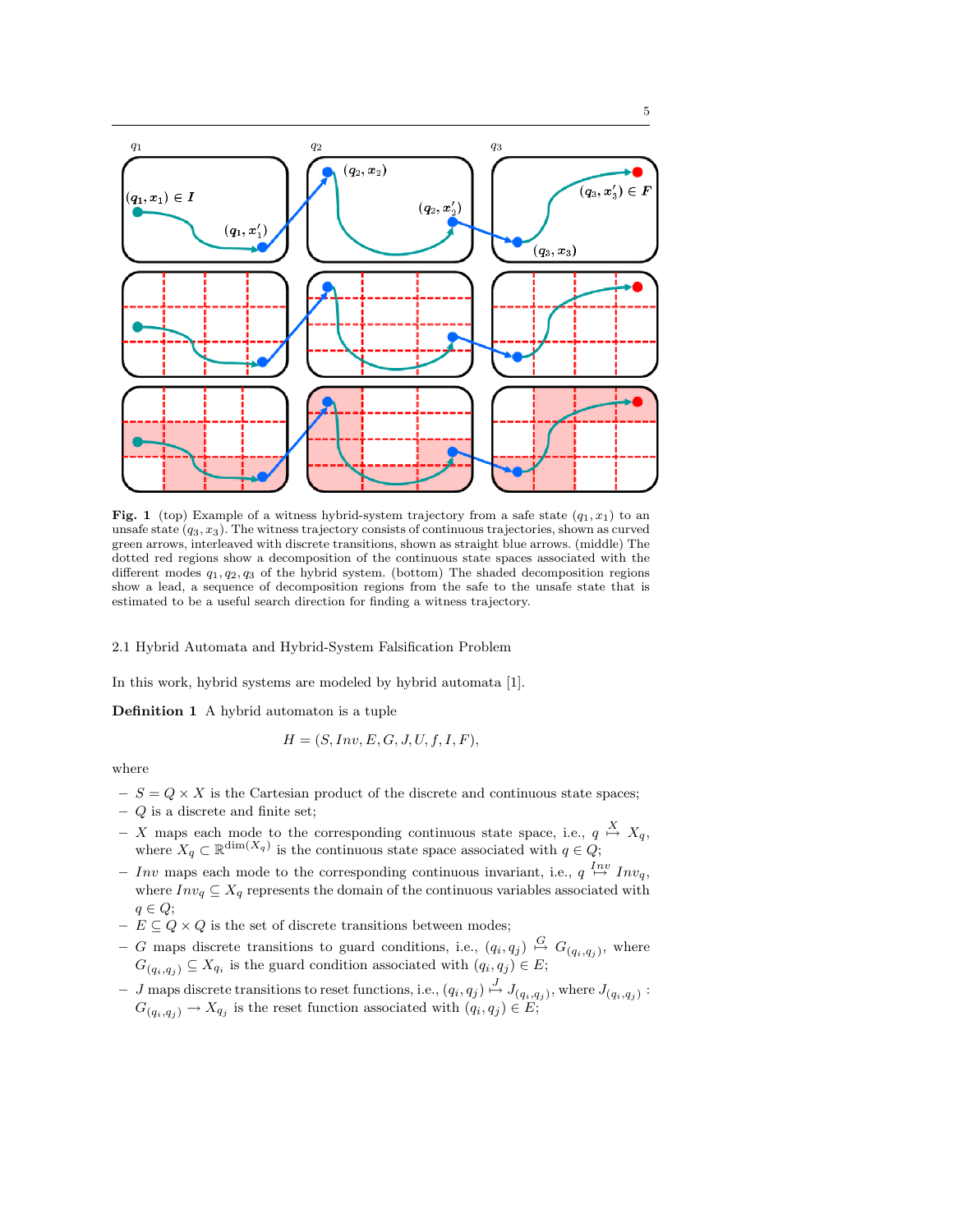- $U$  maps each mode to the corresponding set of input controls, i.e.,  $q \stackrel{U}{\mapsto} U_q$ , where  $q \in Q$  and  $U_q \subseteq \mathbb{R}^{\dim(U_q)}$ ;
- $-$  f maps each mode to the function that describes the associated continuous dynamics, i.e., $q \stackrel{f}{\mapsto} f_q$ , where  $f_q: X_q \times U_q \to X_q$  determines the continuous dynamics associated with  $q \in Q$ , and  $\dot{X}_q$  is the tangent space of  $X_q$ ;
- $I \subset S$  is the set of initial states; and
- $− F ⊂ S$  is the set of unsafe states.

The state of the hybrid automaton is a tuple  $(q, x) \in S$  that describes both the discrete and the continuous components. The invariant,  $Inv_q \subseteq X_q$ , associated with each mode  $q \in Q$ , represents the domain of the continuous variables  $x \in X_q$ . The set E describes which transitions are possible from one mode to another. A discrete transition  $(q_i, q_j) \in E$  occurs when the corresponding guard condition  $G_{(q_i, q_j)}$  is satisfied. The state of the system is then reset according to the reset function  $J_{(q_i,q_j)}$ . The continuous dynamics of the system in each  $q \in Q$  is governed by a set of differential equations  $f_q: X_q \times U_q \to \dot{X}_q$ . In this work, each  $X_q \in X$  includes derivatives of different orders, e.g., velocity and acceleration of a vehicle, and thus  $f_q$  is nonlinear. The function  $f_q$  has the form  $f_q(x, u)$ , where the input  $u \in U_q$  could represent controls, nondeterminism, uncertainties, disturbances from the environment, or actions of other systems.

A hybrid-system trajectory consists of one or more continuous trajectories interleaved with discrete transitions. A hybrid system is considered unsafe if a trajectory is found that reaches an unsafe state starting from an initial safe state. More precisely, the problem statement is as follows.

**Definition 2** A state  $s = (q, x) \in S$ , a time  $T \geq 0$ , and an input control  $u \in U_q$ , define a valid continuous trajectory  $\Psi_{s,u,T} : [0,T] \to X_q$  when

 $- x = \Psi_{s,u,T}(0);$  $-\Psi_{s,u,T}(t) \in Inv_q,$  for  $t \in [0,T];$  $- \Psi_{s,u,T}(t) \in Inv_q - \{G_{(q,q')} : (q,q') \in E\}$ , for  $t \in [0,T)$ ; and  $- \dot{\Psi}_{s,u,T}(t) = f_q(\Psi_{s,u,T}(t), u),$  for  $t \in [0,T]$ .

For any state  $s = (q, x) \in S$ , define

$$
\chi(q.x) = \begin{cases} \chi(q', J_{(q,q')}(x)) , & x \in G_{(q,q')} \text{ for some } (q,q') \in E, \\ (q,x), & otherwise. \end{cases}
$$

The hybrid-system trajectory  $\Upsilon_{s,u,T} : [0,T] \to S$ , defined as

$$
\varUpsilon_{s,u,T}(t) = \begin{cases} (q, \Psi_{s,u,T}(t)), & 0 \le t < T, \\ \chi(q, \Psi_{s,u,T}(t)), & t = T, \end{cases}
$$

ensures that discrete transitions at time  $T$ , if they occur, are followed.

The continuous trajectory  $\Psi_{s,u,T}$  is thus obtained by applying the input control u to the state s for a duration of T units of time. Moreover,  $\Psi_{s,u,T}$  never reaches a guard condition during the time interval  $[0, T)$  and each state of  $\Psi_{s,u,T}$  satisfies the invariant. The trajectory  $\mathcal{T}_{s,u,T}$  is similar to  $\Psi_{s,u,T}$ , but, unlike  $\Psi_{s,u,T}$ ,  $\mathcal{T}_{s,u,T}$  follows the discrete transitions at time  $T$  when they occur.

We note that in the hybrid-system benchmarks used in this work the discrete transitions are considered urgent, i.e., a discrete transition is immediately taken once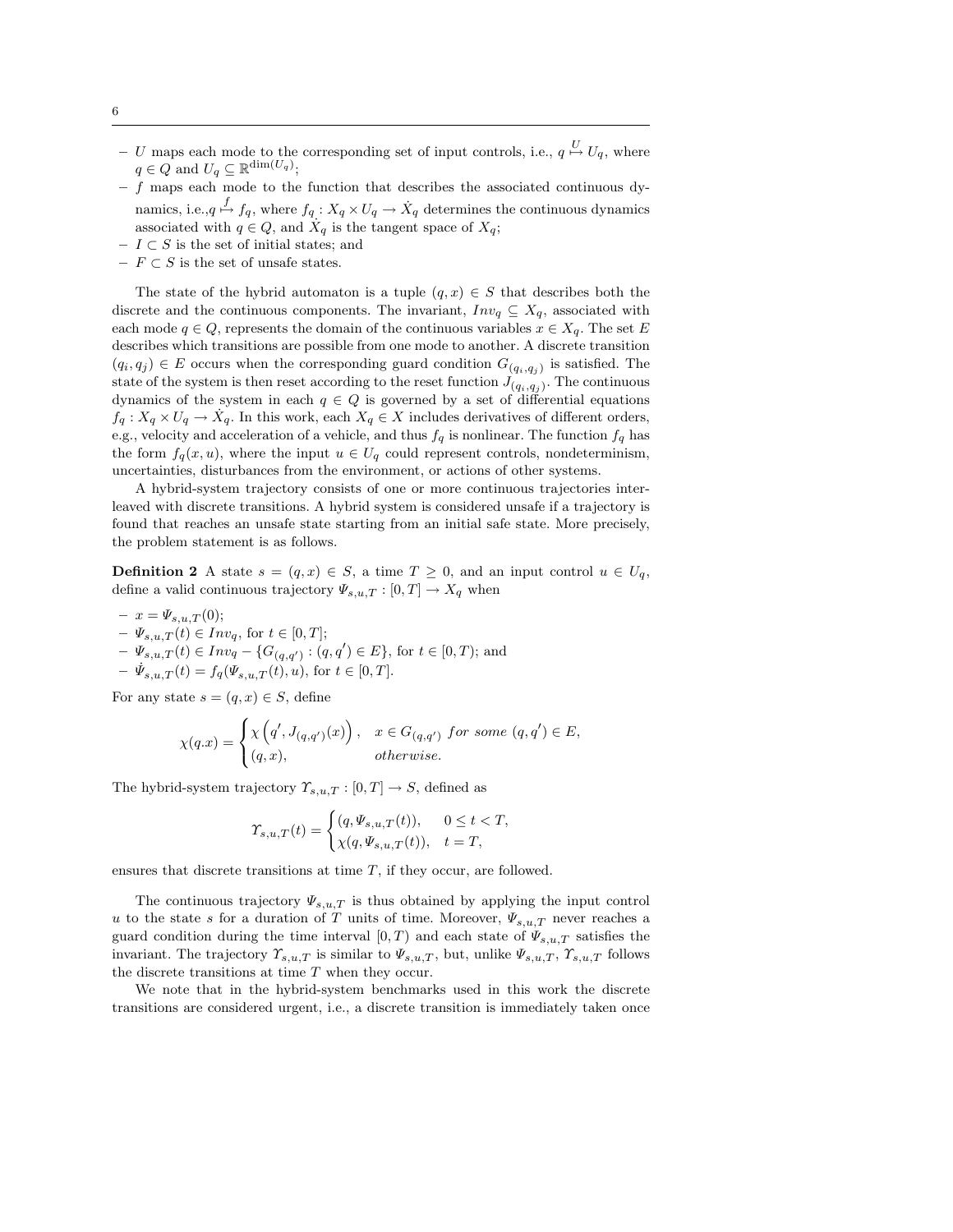a guard condition is satisfied. There is however no inherent limitation of HyDICE in dealing with non-urgent discrete transitions. When discrete transitions are non-urgent, enabled discrete transitions could be taken nondeterministically with some probability or taken only when the invariant is invalid or a combination of both.

**Definition 3** The extension of a trajectory  $\Phi : [0, T] \to S$  by applying to  $\Phi(T)$  the input control  $u' \in U$  for a duration of time  $T' > 0$  is written as

$$
\Phi\circ (u',T'),
$$

and it is another trajectory  $\mathcal{Z} : [0, T + T'] \to S$  defined as

$$
\varXi(t) = \begin{cases} \varPhi(t), & t \in [0, T], \\ \Upsilon_{\varPhi(T), u', T'}(t - T), & t \in (T, T + T'].\end{cases}
$$

The trajectory  $\Phi \circ (u', T')$  thus denotes the hybrid-system trajectory that is obtained by applying the input control u' to the last state of  $\Phi$  for a duration of  $T'$  units of time and following all the discrete transitions that may occur at time  $T + T'$ .

**Definition 4 (Problem Statement)** Given a hybrid automaton  $H$ , find a sequence  $u_1, u_2, \ldots, u_k$  of input controls and a sequence  $T_1, T_2, \ldots, T_k$  of time durations, such that the trajectory  $W : [0, T] \to S$  defined as

$$
\mathcal{W} \stackrel{def}{=} \Upsilon_{s_{\text{safe}}, u_1, T_1} \circ (u_2, T_2) \circ \cdots \circ (u_k, T_k),
$$

reaches an unsafe state, i.e.,  $W(T) \in F$ , where  $T = T_1 + \cdots + T_k$  and  $s_{\text{safe}} \in I$ .

# 2.2 Motion-Planning Problem

The motion-planning problem consists of finding a trajectory for a robotic system from an initial state to a final state, such that the trajectory satisfies kinodynamic and other constraints on the robot motion, e.g., bounds on velocity and acceleration, collision avoidance. In an abstract formulation, the motion-planning problem is closely related to the hybrid-system falsification problem, as evidenced by the following definition:

Definition 5 The motion-planning problem is a tuple

$$
MP = (X, Inv, U, f, I, F),
$$

where

 $- X \subset \mathbb{R}^{\dim(X)}$  is the continuous state space;

– Inv ⊂ X is the invariant set representing the domain of the continuous variables;

- $U \subseteq \mathbb{R}^{\dim(U)}$  is the set of input controls;
- $f : X \times U \to \dot{X}$  determines the continuous dynamics, and  $\dot{X}$  is the tangent space of  $X$ ;
- $− I ⊂ S$  is the set of initial states; and

 $− F ⊂ S$  is the set of final states.

A solution to the motion-planning problem is a witness trajectory from a state  $s' \in I$ to a state  $s'' \in F$ , such that each state in this trajectory satisfies the invariant Inv.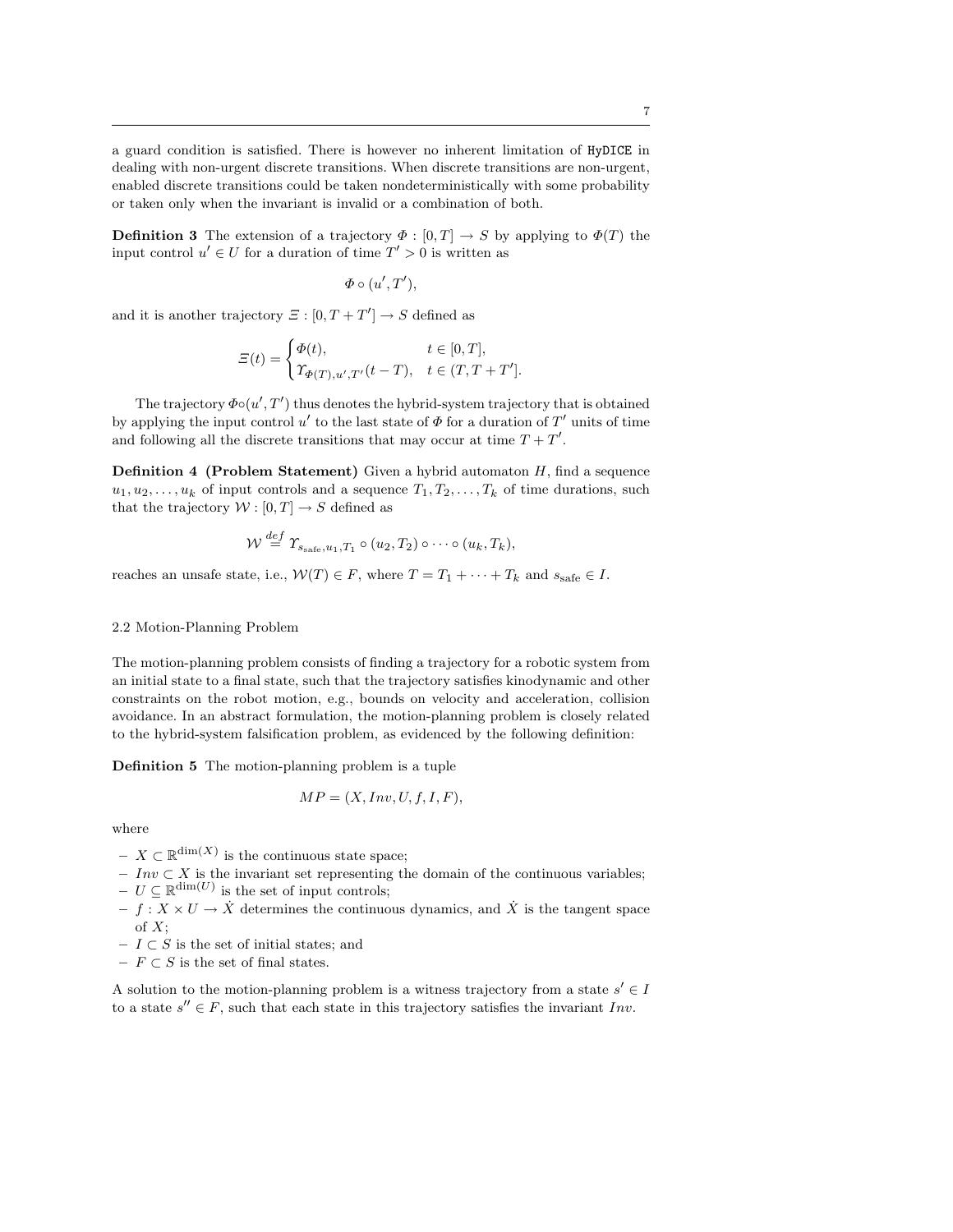| Algorithm 1 A search-tree framework for finding a witness trajectory |  |  |  |  |  |  |  |  |
|----------------------------------------------------------------------|--|--|--|--|--|--|--|--|
|----------------------------------------------------------------------|--|--|--|--|--|--|--|--|

| <b>Input:</b> $H = (S, Inv, E, G, J, f, U, I, F)$ : hybrid system<br>$t_{\text{max}} \in \mathbb{R}$ : upper bound on overall computation time<br><b>Output:</b> A witness trajectory or <b>FAILURE</b> if no witness trajectory is found                                                                                                                                                                                                                                                                                                                                                              |  |
|--------------------------------------------------------------------------------------------------------------------------------------------------------------------------------------------------------------------------------------------------------------------------------------------------------------------------------------------------------------------------------------------------------------------------------------------------------------------------------------------------------------------------------------------------------------------------------------------------------|--|
| 1: STARTCLOCK<br>2: $\mathcal{T} = (V_{\mathcal{T}}, E_{\mathcal{T}}); V_{\mathcal{T}} \leftarrow \{s_{\text{safe}}\}; E_{\mathcal{T}} \leftarrow \emptyset$<br>3: while ELAPSEDTIME $\lt t_{\max}$ do<br>$s \leftarrow$ SELECTSTATEFROMSEARCHTREE( <i>H</i> , <i>T</i> )<br>4:<br>$s_{\text{new}} \leftarrow$ EXTENDSEARCHTREE $(H, \mathcal{T}, s)$<br>5.<br>6: $V_T \leftarrow V_T \cup \{s_{\text{new}}\}; E_T \leftarrow E_T \cup \{(s, s_{\text{new}})\}\$<br>if $s_{\text{new}} \in F$ then<br>7:<br><b>return</b> WITNESSTRAJECTORY $(\mathcal{T}, s_{\text{new}})$<br>8.<br>9. return FAILURE |  |
|                                                                                                                                                                                                                                                                                                                                                                                                                                                                                                                                                                                                        |  |

The invariant Inv represents different constraints imposed on the states of the systems and indicates which states satisfy those constraints. The invariant is usually specified implicitly as  $Inv = \{x : x \in X \land val(x) = 1\}$ , where the function val :  $X \to$ {0, 1} indicates which state is valid.

A comparison of the hybrid automaton in Definition 1 and the motion-planning problem in Definition 5 reveals the similarities between them. In fact, the motionplanning problem corresponds to a hybrid automaton that has only one mode and no discrete transitions. As it will be explained in Section 3, HyDICE takes advantage of precisely this similarity to effectively search the continuous state spaces associated with the modes of a hybrid system.

# 3 HyDICE

A preliminary version of HyDICE has appeared in [46]. This section provides a detailed description of HyDICE and emphasizes the extensions aimed at improving the motion planner and the interplay between the motion planner and the discrete search. As a result of these extensions, as shown in Section 4, the overall computational efficiency of the method improves significantly over [46].

Throughout execution, HyDICE maintains an internal data structure, which is a tree  $\mathcal{T} = (V_{\mathcal{T}}, E_{\mathcal{T}})$ . A vertex  $s \in V_{\mathcal{T}}$  is a state in S, while an edge  $(s', s'') \in E_{\mathcal{T}}$  indicates that a hybrid-system trajectory connects  $s' \in S$  to  $s'' \in S$ . Initially  $\mathcal T$  contains a safe state  $s_{\text{safe}} \in I$  as its root and has no edges, i.e.,  $V_{\mathcal{T}} = \{s_{\text{safe}}\}$  and  $E_{\mathcal{T}} = \emptyset$ . The search for a witness trajectory proceeds in an iterative fashion. At each iteration,  $T$  is extended by adding a new vertex to  $V<sub>T</sub>$  and a new edge to  $E<sub>T</sub>$ . The search terminates successfully when an unsafe state  $s_{\text{unsafe}} \in F$  is added to T. A witness trajectory is then constructed by concatenating the hybrid-system trajectories associated with the tree edges that connect  $s_{\text{safe}}$  to  $s_{\text{unsafe}}$ . Otherwise, the search continues until an upper bound on the computation time is exceeded. Algorithm 1 provides pseudocode for this general search-tree framework.

## 3.1 Extending the Search-Tree Framework

The success of the search-tree framework in Algorithm 1 depends on the ability of the method to quickly extend  $T$  along those directions that can facilitate the construction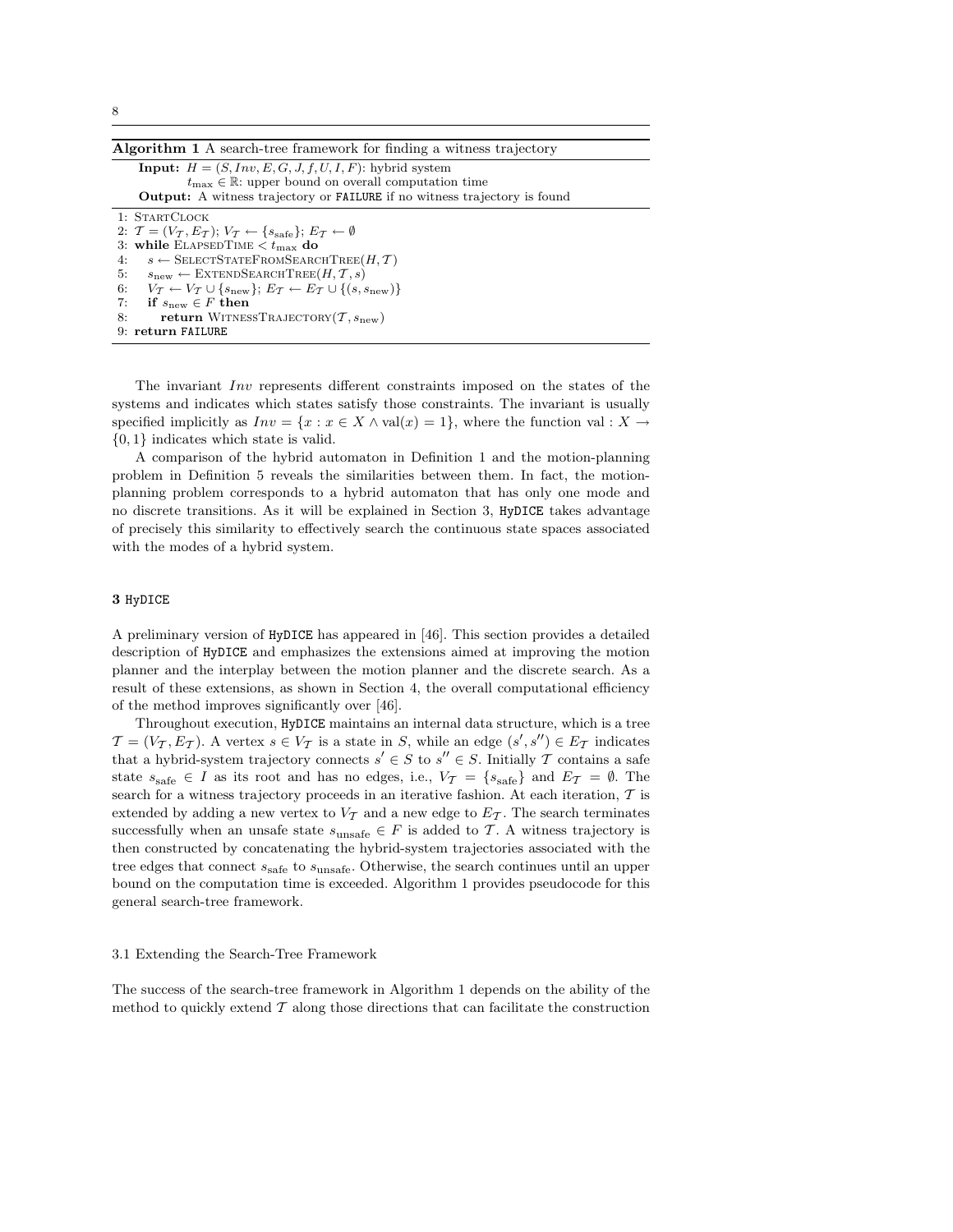of a witness trajectory. HyDICE, as explained next, uses the discrete transitions of the hybrid system and a state-space decomposition to estimate such directions.

Note that a witness trajectory consists of several continuous trajectories interleaved with discrete transitions, as illustrated in Fig. 1. Each continuous trajectory corresponds to a local connection, i.e., a trajectory between two continuous states associated with the same mode, while each discrete transition occurs when some guard condition is satisfied. In order to construct a witness trajectory, it suffices to identify states where discrete transitions of a witness trajectory occur and use local connections to obtain the continuous trajectories associated with a witness trajectory. Assume for the moment that such computational methods are available, i.e.,

TRANSITIONS: Returns a sequence of states  $s_{\text{safe}} = (q_1, x_1), (q_1, x'_1), (q_2, x_2), (q_2, x'_2),$  $\cdots$ ,  $(q_n, x_n) = s_{\text{unsafe}}$ , where  $(q_i, x'_i) \in G_{(q_i, q_{i+1})}$  and  $x_{i+1} = J_{(q_i, q_{i+1})}(x'_i)$ .

CONNECTSAMEQ: Given  $q \in Q$  and  $x', x'' \in Inv_q$ , the local connection method returns a continuous trajectory that connects  $(q, x')$  to  $(q, x'')$ .

A witness trajectory can then be constructed by first invoking Transitions and then using CONNECTSAMEQ to connect each  $(q_i, x_i)$  to  $(q_i, x'_i)$  with a continuous trajectory. Observe that in each case CONNECTSAMEQ is solving the motion-planning problem defined in Section 2. HyDICE takes advantage of this observation and bases ConnectSameQ on a state-of-the-art motion planner, as described in Section 3.3.

Note that it is in general challenging for the Transitions method to identify states where discrete transitions occur, since witness trajectories are not known a priori. It is however possible to identify sequences of discrete transitions  $q_1, q_2, \ldots, q_n$ ,  $(q_i, q_{i+1}) \in$ E, from a mode  $q_1 = q_{\text{safe}}$  associated with a safe state to a mode  $q_n = q_{\text{unsafe}}$  associated with an unsafe state. In fact, these sequences of discrete transitions correspond to paths in the graph  $(Q, E)$  of the discrete transitions of the hybrid system.

The objective of HyDICE is then to focus the search inside the continuous state spaces associated with these discrete transitions. In particular, the motion-planning component of HyDICE attempts to extend  $\mathcal T$  from states associated with  $(q_i, X_{q_i})$  to states associated with  $(q_i, G_{(q_i,q_{i+1})})$ , thus enabling discrete transitions to states associated with  $(q_{i+1}, X_{q_{i+1}})$ . In this way, a sequence of discrete transitions from  $q_{\text{safe}}$ to  $q_{\text{unsafe}}$  provides a general direction for extending T that could potentially facilitate the construction of witness trajectories.

Taking this approach a step further, HyDICE also introduces a decomposition of each continuous state space  $X_q$ ,  $q \in Q$ , into different regions. Such decomposition has been shown quite effective in increasing the computational efficiency for searching a continuous state space [45]. Moreover, similar to the observation made earlier, when imposing such decomposition, each witness trajectory now passes through a sequence of decomposition regions that starts at a decomposition region associated with  $s_{\text{safe}} \in I$ and ends at a decomposition region associated with  $s_{\text{unsafe}} \in F$ , as illustrated in Fig. 1. Therefore, such a sequence of decomposition regions, which is referred to as a lead and described in detail in Section 3.2, provides a potentially useful direction for extending  $\mathcal T$  during the search for a witness trajectory, as illustrated in Fig. 2.

Interplay of Discrete Search and Motion Planning: Since the number of possible leads could be combinatorially large, HyDICE employs a discrete-search component to obtain at each iteration a general direction that is estimated to be useful for extending the search tree  $T$  in order to facilitate the construction of a witness trajectory. The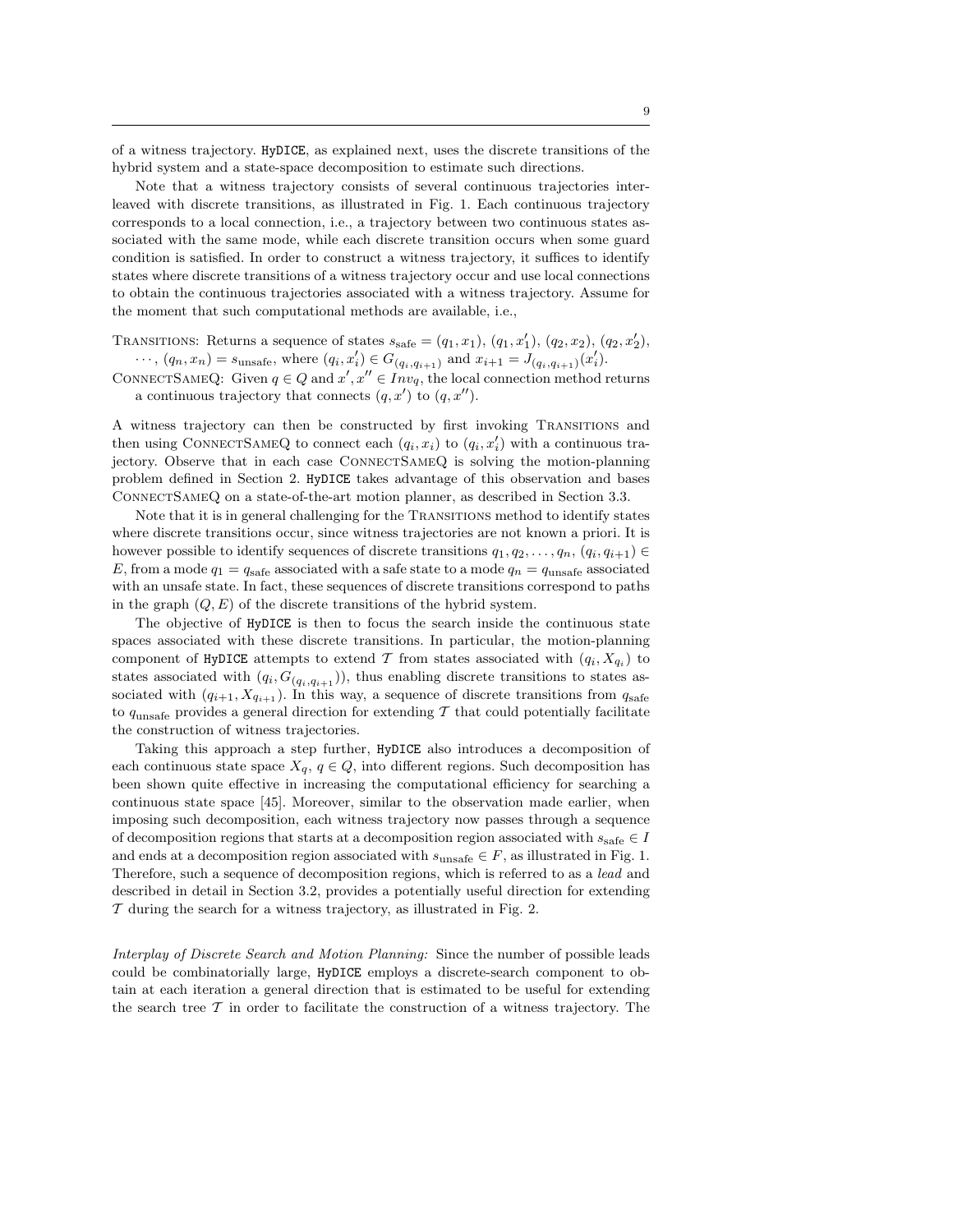

Fig. 2 Illustration of the interplay between the discrete-search and motion-planning components of HyDICE. (a) The discrete search computes a lead. (b) The motion planner extends the search tree along the decomposition regions specified by the lead by adding new vertices and edges to the search tree from these or neighboring decomposition regions. (c) A new lead is computed by the discrete search to reflect the current growth of the search tree. (d) The motion planner again extends the search tree using the current lead as a guide. This time, the search tree reaches an unsafe state and thus a witness trajectory is found.

motion-planning component of  $HypICE$  extends the search tree  $T$  along the decomposition regions specified by the lead. Information collected by the motion planner such as coverage and time is fed back to the discrete-search component to improve the lead computed in the next iteration. Fig. 2 illustrates the interplay of discrete-search and motion-planning components of HyDICE and Algorithm 2 provides pseudocode for HyDICE. The discrete-search and motion-planning components correspond to line 6 and lines 7–14 of Algorithm 2 and are described in sections 3.2 and 3.3, respectively.

#### 3.2 Discrete-Search Component of HyDICE

#### 3.2.1 Decomposition

The decomposition  $D$  of the continuous state spaces associated with the modes of the hybrid system (Algorithm 2:3) is obtained by decomposing each  $X_q \in X$  into a number of different regions, i.e.,  $D = \{D(q) : q \in Q\}$  and  $D(q) = \{D_1(q), \ldots, D_{n_q}(q)\}$ . HyDICE does not impose any strict requirements on the decomposition and each  $D(q)$  is usually computed as a set of nonoverlapping regions in some low-dimensional projection of  $X_q$ . The objective of the projection is to reduce the dimensionality, while at the same time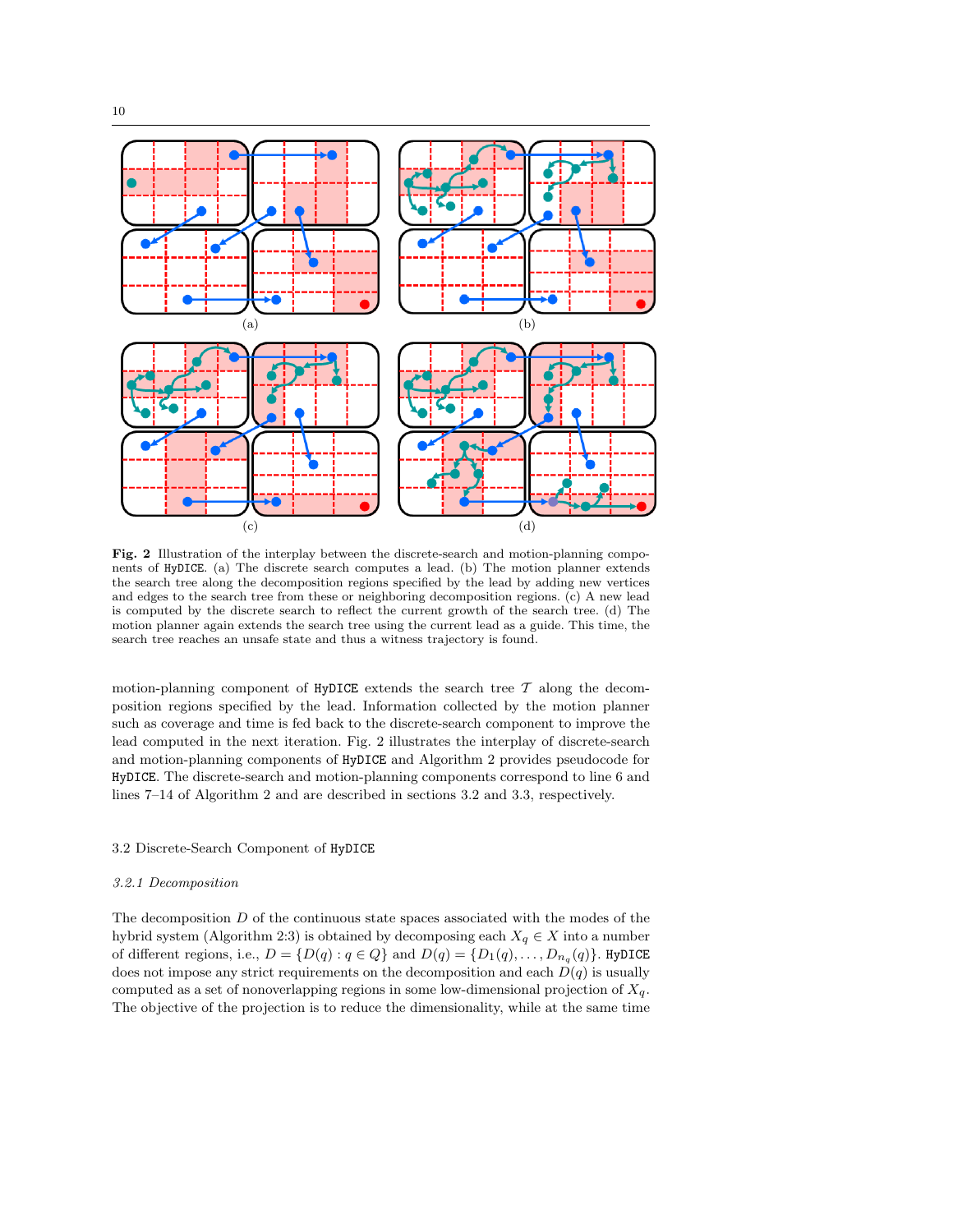#### Algorithm 2 Pseudocode for HyDICE

| <b>Input:</b> $H = (S, Inv, E, G, J, f, U, I, F)$ : hybrid system                       |                                                                                                                                                                                                                                                                                                                                                                                                                                                                                               |  |  |  |  |  |  |
|-----------------------------------------------------------------------------------------|-----------------------------------------------------------------------------------------------------------------------------------------------------------------------------------------------------------------------------------------------------------------------------------------------------------------------------------------------------------------------------------------------------------------------------------------------------------------------------------------------|--|--|--|--|--|--|
| $t_{\text{max}} \in \mathbb{R}$ : upper bound on overall computation time               |                                                                                                                                                                                                                                                                                                                                                                                                                                                                                               |  |  |  |  |  |  |
| $t_{\sigma} \in \mathbb{R}$ : short time allocated to each motion planning step         |                                                                                                                                                                                                                                                                                                                                                                                                                                                                                               |  |  |  |  |  |  |
| <b>Output:</b> A witness trajectory or <b>FAILURE</b> if no witness trajectory is found |                                                                                                                                                                                                                                                                                                                                                                                                                                                                                               |  |  |  |  |  |  |
|                                                                                         |                                                                                                                                                                                                                                                                                                                                                                                                                                                                                               |  |  |  |  |  |  |
|                                                                                         | $\Diamond$ <i>initialize search tree</i>                                                                                                                                                                                                                                                                                                                                                                                                                                                      |  |  |  |  |  |  |
|                                                                                         |                                                                                                                                                                                                                                                                                                                                                                                                                                                                                               |  |  |  |  |  |  |
|                                                                                         |                                                                                                                                                                                                                                                                                                                                                                                                                                                                                               |  |  |  |  |  |  |
|                                                                                         |                                                                                                                                                                                                                                                                                                                                                                                                                                                                                               |  |  |  |  |  |  |
| $\sigma \leftarrow$ DISCRETESEARCH $(G_D)$                                              | $\Diamond compute$ current lead $\sigma$                                                                                                                                                                                                                                                                                                                                                                                                                                                      |  |  |  |  |  |  |
| STARTCLOCK2                                                                             | $\Diamond$ extend T along regions specified by $\sigma$                                                                                                                                                                                                                                                                                                                                                                                                                                       |  |  |  |  |  |  |
| while ELAPSEDTIME $2 < t_{\sigma}$ do                                                   | $\Diamond$ begin motion-planning step                                                                                                                                                                                                                                                                                                                                                                                                                                                         |  |  |  |  |  |  |
| $D_i(q) \leftarrow$ SELECT DECOMPOSITION REGION $(\mathcal{T}, \sigma)$                 |                                                                                                                                                                                                                                                                                                                                                                                                                                                                                               |  |  |  |  |  |  |
| $s \leftarrow$ SELECTSTATEFROMDECOMPOSITION REGION $(D_i(q))$                           |                                                                                                                                                                                                                                                                                                                                                                                                                                                                                               |  |  |  |  |  |  |
| $s_{\text{new}} \leftarrow \text{PROPAGATEFORMARD}(H, \mathcal{T}, s, \sigma)$          |                                                                                                                                                                                                                                                                                                                                                                                                                                                                                               |  |  |  |  |  |  |
|                                                                                         |                                                                                                                                                                                                                                                                                                                                                                                                                                                                                               |  |  |  |  |  |  |
| if $s_{\text{new}} \in F$ then                                                          |                                                                                                                                                                                                                                                                                                                                                                                                                                                                                               |  |  |  |  |  |  |
| <b>return</b> WITNESSTRAJECTORY $(\mathcal{T}, s_{\text{new}})$                         | $\Diamond$ end motion-planning step                                                                                                                                                                                                                                                                                                                                                                                                                                                           |  |  |  |  |  |  |
|                                                                                         |                                                                                                                                                                                                                                                                                                                                                                                                                                                                                               |  |  |  |  |  |  |
| 6:<br>9:<br>14:                                                                         | 1: STARTCLOCK<br>2: $\mathcal{T} = (V_{\mathcal{T}}, E_{\mathcal{T}}); V_{\mathcal{T}} \leftarrow \{s_{\text{safe}}\}; E_{\mathcal{T}} \leftarrow \emptyset$<br>3: $D \leftarrow$ DECOMPOSITION( <i>H</i> )<br>4: $G_D = (V_D, E_D) \leftarrow$ DISCRETESEARCH GRAPH $(H, D)$<br>5: while ELAPSEDTIME $\lt t_{\text{max}}$ do<br>7:<br>8:<br>10:<br>11:<br>$V_T \leftarrow V_T \cup \{s_{\text{new}}\}; E_T \leftarrow E_T \cup \{(s, s_{\text{new}})\}\$<br>12:<br>13:<br>15: return FAILURE |  |  |  |  |  |  |

preserve the underlying structure of the original set. As such, the projection is statespace dependent, and it is generally suggested by the user. For many systems, simple projections that consider only some of the state components have been shown to work well in practice [34, 45].

For the hybrid system used in this work, HyDICE projects each  $X_q$  onto  $\mathbb{R}^2$  and constructs a grid decomposition with  $n_r(q)$  rows and  $n_c(q)$  columns. More specifically, let  $\text{proj}_q: X_q \to \mathbb{R}^2$  compute the projection of each  $x \in X_q$  onto  $[a_{\min}(q), a_{\max}(q)] \times$  $[b_{\min}(q), b_{\max}(q)] \subset \mathbb{R}^2$ . Then,  $n_q = n_c(q) \times n_r(q)$ , and for each  $i = \{1, \ldots, n_q\}$ ,

$$
D_i(q) = \{ x \in X_q : \text{proj}_q(x) \in [a_i(q), a_i(q) + \alpha(q)) \times [b_i(q), b_i(q) + \beta(q)] \},
$$

where  $a_i(q) = a_{\min}(q) + c\alpha(q)$ ;  $b_i(q) = b_{\min}(q) + r\beta(q)$ ;  $c = (i - 1) \mod n_c(q)$ ;  $r =$  $(i-1)$ ÷ $n_c(q)$ ;  $\alpha(q) = (a_{\text{max}}(q) - a_{\text{min}}(q))/n_c(q)$ ; and  $\beta(q) = (b_{\text{max}}(q) - b_{\text{min}}(q))/n_r(q)$ . Other types of decompositions are also possible and are discussed in Section 5.

#### 3.2.2 Discrete-search graph

 $HyDICE$  uses the decomposition  $D$  and the discrete transitions of the hybrid system to construct a search graph  $G_D = (V_D, E_D)$ , as illustrated in Algorithm 2:4. A vertex  $v_i(q)$  is added to  $V_D$  for each  $D_i(q)$ . In addition,  $V_D$  contains two special vertices  $v_{\text{safe}}$  and  $v_{\text{unsafe}}$ . An edge  $(v_{\text{safe}}, v_i(q))$  is added to  $E_D$  for every  $D_i(q)$  such that  $D_i(q) \cap I \neq \emptyset$ . Similarly, an edge  $(v_i(q), v_{\text{unsafe}})$  is added to  $E_D$  for every  $D_i(q)$  such that  $D_i(q) \cap F \neq \emptyset$ . Furthermore, an edge  $(v_i(q), v_j(q))$  is added to  $E_D$  if the projections of  $D_i(q)$  and  $D_j(q)$  are adjacent, i.e.,  $||(a_i(q), b_i(q)), (a_j(q), b_j(q))||_2 \leq \sqrt{\alpha^2(q) + \beta^2(q)}.$ Finally, an edge  $(v_i(q'), v_j(q''))$  is added to  $E_D$  if there is a discrete transition from some state  $(q', x')$ ,  $x' \in D_i(q')$ , to some state  $(q'', x'')$ ,  $x'' \in D_j(q'')$ . HyDICE uses a function REGIONTRANS $(D_i(q'), D_j(q''))$  to determine if there is the possibility of a discrete transition from  $D_i(q')$  to  $D_j(q'')$ .

Note that the computation of REGIONTRANS $(D_i(q'), D_j(q''))$  depends on the definition of the guard  $G_{(q',q'')}$  and reset function  $J_{(q',q'')} : G_{(q',q'')} \to X_{q''}$ . When it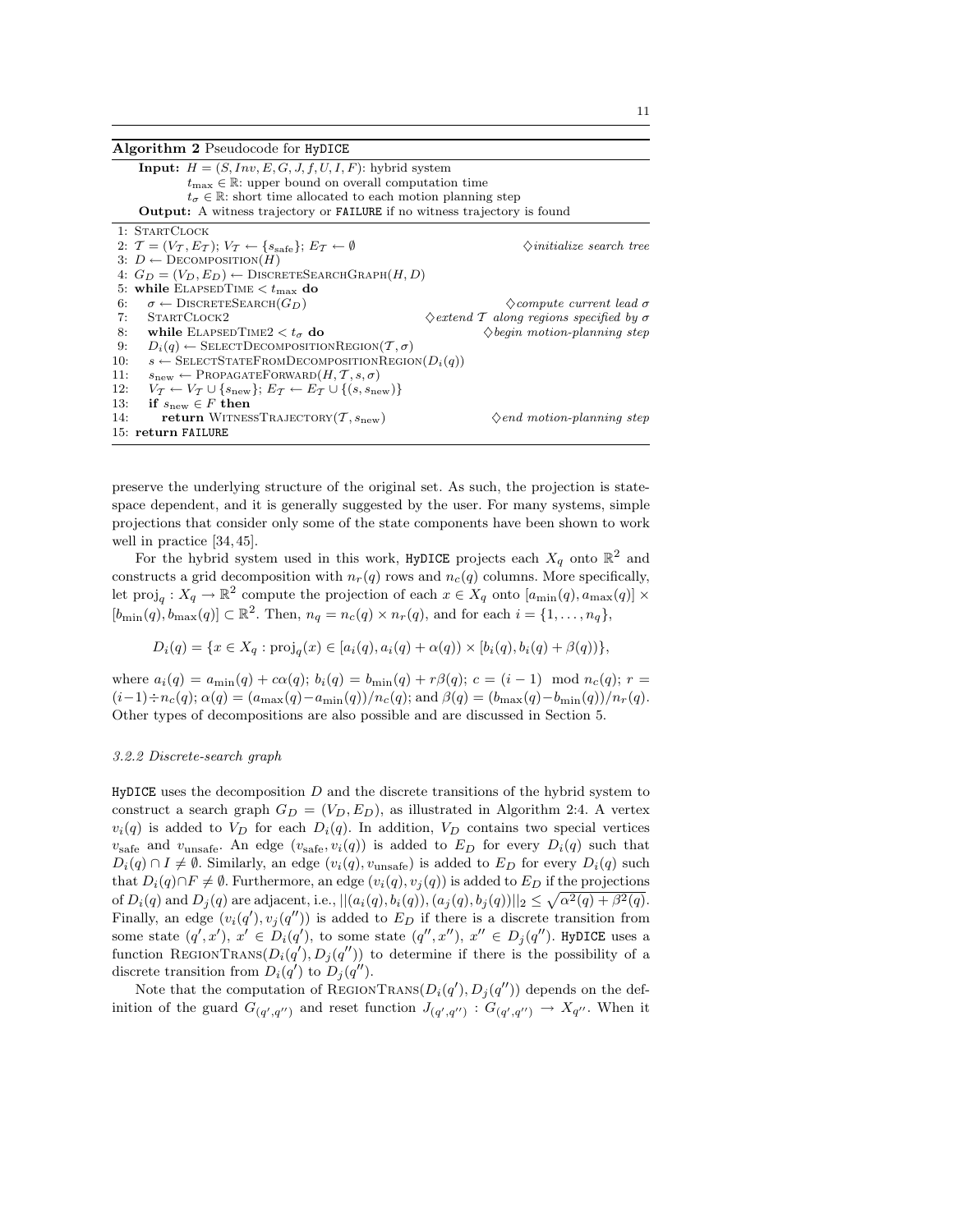is computationally infeasible or expensive to determine if there is a discrete transition from  $D_i(q')$  to  $D_j(q'')$ , the definition of REGIONTRANS $(D_i(q'), D_j(q''))$  can be relaxed. In fact, it is only required that REGIONTRANS $(D_i(q'), D_j(q''))$  does not return any false negatives, i.e., REGIONTRANS $(D_i(q'), D_j(q''))$  returns false when there is a discrete transition from  $D_i(q')$  to  $D_j(q'')$ . A false negative would cause HyDICE to miss an edge in the search graph  $G_D = (V_D, E_D)$ , and as a result, not be able to compute any feasible leads. False positives, i.e., REGIONTRANS $(D_i(q'), D_j(q''))$  returns true when there is in no discrete transition from  $D_i(q')$  to  $D_j(q'')$ , are however allowed. A false positive would add a spurious edge to the search graph  $G_D = (V_D, E_D)$ , which could lead to the computation of an infeasible lead. However, as the search progresses, the weight estimates associated with the spurious edge would indicate that such edge should not be included in future leads as it is not helping HyDICE to extend the search tree T. By allowing false positives, the computation of REGIONTRANS $(D_i(q'), D_j(q''))$ can be greatly simplified. In particular, it can be computed in any of the following ways:

- $-$  REGIONTRANS $(D_i(q'), D_j(q'')) = \top \iff D_i(q') \cap G_{(q',q'')} \neq \emptyset$
- $-$  RegionTrans $(D_i(q'), D_j(q'')) = \top \iff (q', q'') \in E$

# 3.2.3 Computation of leads

The current lead  $\sigma$  is computed at each iteration (Algorithm 2:6) by searching the graph  $G_D = (V_D, E_D)$  for a sequence of edges that connects  $v_{\text{safe}}$  to  $v_{\text{unsafe}}$ . A central issue is which lead  $\sigma$  to select from the set  $\Gamma$  of all possible leads. Assume for the moment that  $w(\sigma) > 0$  reflects a running estimate on the likelihood  $\sigma$  is useful to HyDICE for constructing a witness trajectory. An effective strategy that balances greedy search with methodical search can be obtained by selecting each lead  $\sigma$  with probability  $w(\sigma) / \sum_{\sigma' \in \Gamma} w(\sigma')$ . This selection process is biased towards the most useful leads, since the objective of HyDICE is to quickly construct a witness trajectory. At the same time, since it is not known a priori which  $\sigma$  actually leads to the construction of a witness trajectory, the selection process guarantees that each  $\sigma \in \Gamma$  has a nonzero probability of being selected. Computationally however such selection strategy is feasible only when it is practical to enumerate all leads. Due to the decomposition and the potentially huge complexity of discrete transitions, there is usually a combinatorial number of leads, which makes enumeration impractical.

The approach followed in this work addresses this issue by maintaining instead a running estimate  $w_i(q)$  on the priority of including the decomposition region  $D_i(q)$  in the current lead  $\sigma$ . The weight is computed as

$$
w_i(q) = \frac{\text{vol}^{\nu}(D_i(q))\text{cov}^{\zeta}(D_i(q))}{t^{\tau}(D_i(q))},
$$

where  $t(D_i(q))$  is the time the motion planner has spent extending the search tree T from states associated with  $D_i(q)$ , i.e., time spent by PROPAGATEFORWARD in Algorithm 2:11; vol $(D_i(q))$  is the volume of the projection of  $D_i(q)$ , i.e., vol $(D_i(q))$  =  $\alpha(q)\beta(q)$ ; cov $(D_i(q))$  measures the coverage of  $D_i(q)$  by T, which is computed by imposing an implicit fine-grained uniform grid on the projection of  $D_i(q)$  and measuring the number of cells that contain at least one state from T; and  $\tau$ ,  $\nu$ ,  $\zeta$  are normalization constants. Note that a new cell  $c$  is added to the implicit uniform grid only when a state  $s_{\text{new}} = (q, x) \in S$  is added to  $V_{\mathcal{T}}$  such that  $\text{proj}_q(x) \in c$ . A hash-set data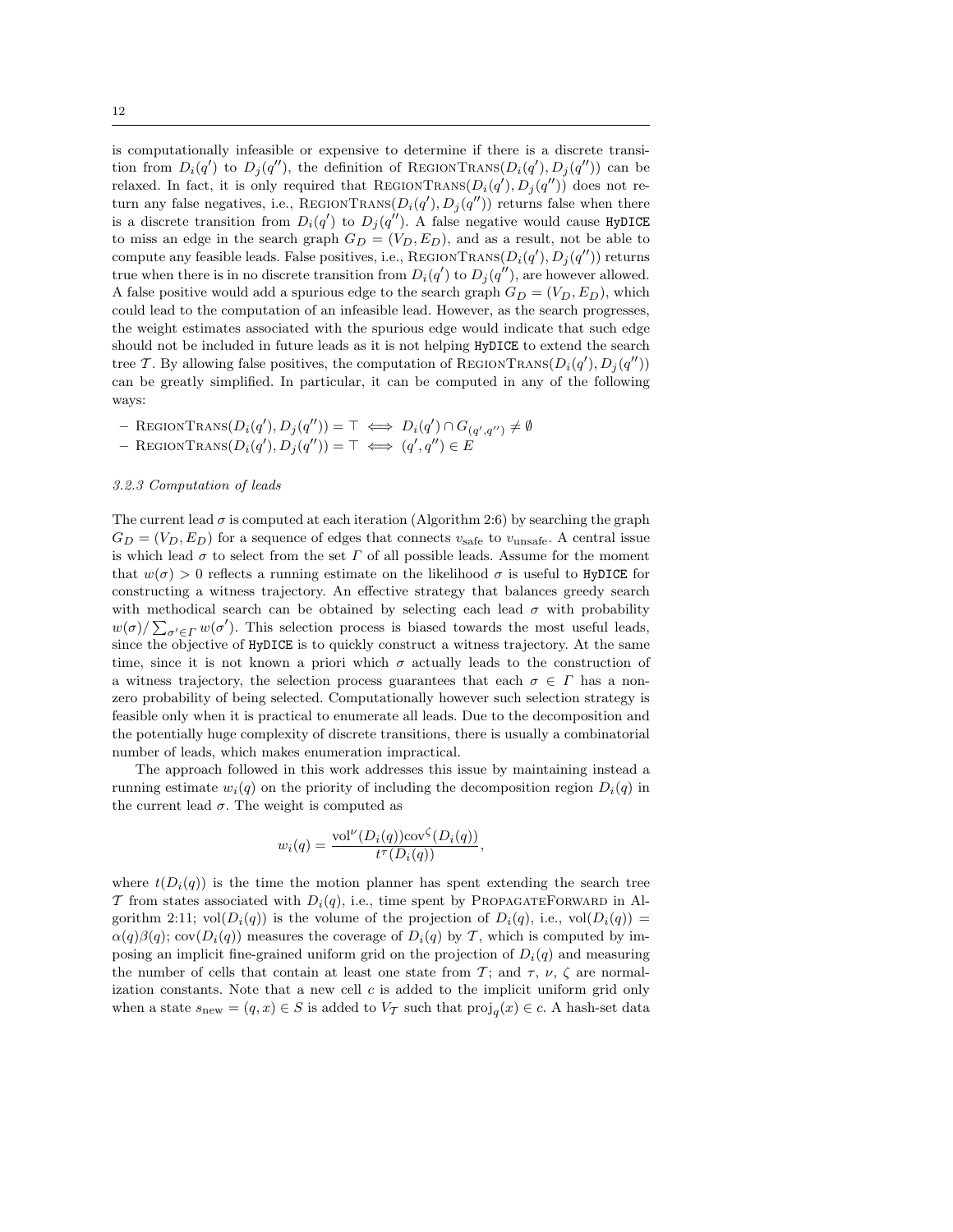structure is used by HyDICE to keep track of which cells have currently been added to the implicit uniform grid and update the coverage estimate in roughly constant time.

A high weight  $w_i(q)$  indicates priority. When the coverage estimate  $cov(D_i(q))$  of a decomposition region  $D_i(q)$  is high, then there are many vertices and edges which HyDICE can use to extend T from  $D_i(q)$  to the next decomposition region in the lead. Preference is also given to  $D_i(q)$  when it has a large volume, since it allows HyDICE to extend T in different directions. The time estimation factor  $t(D_i(q))$  ensures that HyDICE does not spend all the computation time in one particular decomposition region. In fact, as  $t(D_i(q))$  increases, the likelihood that  $D_i(q)$  is included in the current lead decreases rapidly, allowing HyDICE to spend time searching inside other decomposition regions. The weighting function  $w_i(q)$  is thus biased towards decomposition regions that have large volume and are quickly covered by the search tree.

The current lead  $\sigma$  is then obtained as the shortest path from  $v_{\text{safe}}$  to  $v_{\text{unsafe}}$ in the graph  $G_D = (V_D, E_D)$ , where the path length is determined by the weights  $w(v_i(q'), v_j(q'')) = 1/(w(D_i(q')) * w(D_j(q'')))$  associated with each edge  $(v_i(q'), v_j(q'')) \in$  $E_D$ . The shortest path can be efficiently computed using  $A^*$  or Dijkstra's algorithm. For considerably larger problems, more advanced graph-search techniques [56] or approaches from model checking, such as bounded model checking [13] or directed model checking [17], could be used (see also discussion in Section 5). The current lead  $\sigma$ , with a small probability, is also computed as a random path from  $v_{\rm safe}$  to  $v_{\rm unsafe}$  as a way to correct for errors inherent with the weight estimates and to ensure that each lead has a non-zero probability of being selected. In this way, the discrete-search component is able to lead the search for a witness trajectory toward promising directions, while allowing the motion planner to extend the search tree along new directions.

#### 3.3 Motion-Planning Component of HyDICE

The objective of the motion planner is to extend the search tree  $\mathcal T$  along the decomposition regions associated with the current lead  $\sigma$  so that T can reach F as quickly as possible. This is achieved by selecting states from the decomposition regions specified by  $\sigma$  and propagating forward from those states.

Conceptually, forward propagation provides the necessary mechanism for the motion planner to extend  $\mathcal T$  and search the state space of the hybrid system. The forward propagation from a state  $s = (q, x) \in S$  entails applying a control u to s and simulating the continuous and discrete dynamics of the hybrid system for a certain duration of time T to obtain a new state  $s_{\text{new}} \in S$ . The state  $s_{\text{new}}$  thus corresponds to the last state of the trajectory  $\Upsilon_{s,u,T}$ , as described in Definition 2. The control  $u \in U_q$  is usually selected pseudo-uniformly at random from the set of all possible controls or according to some specific control law that selects controls depending on state values and other criteria, as illustrated in Section 4. The new state  $s_{\text{new}}$  and the edge  $(s, s_{\text{new}})$ are added to the vertices and edges of  $\mathcal T$ , respectively.

As indicated in Algorithm 2:7–14, the motion planner repeats the above selectand-propagate step until an upper bound  $t_{\sigma}$  on the time dedicated to  $\sigma$  is exceeded. It is important that the motion planner commits to the current lead  $\sigma$  only for a short period of time  $t_{\sigma}$  to allow for an effective interplay with the discrete-search component, since leads are continually refined based on information collected during the search and potentially new leads are computed at the beginning of each iteration step (Algorithm 2:6). The rest of this section describes in more detail the selection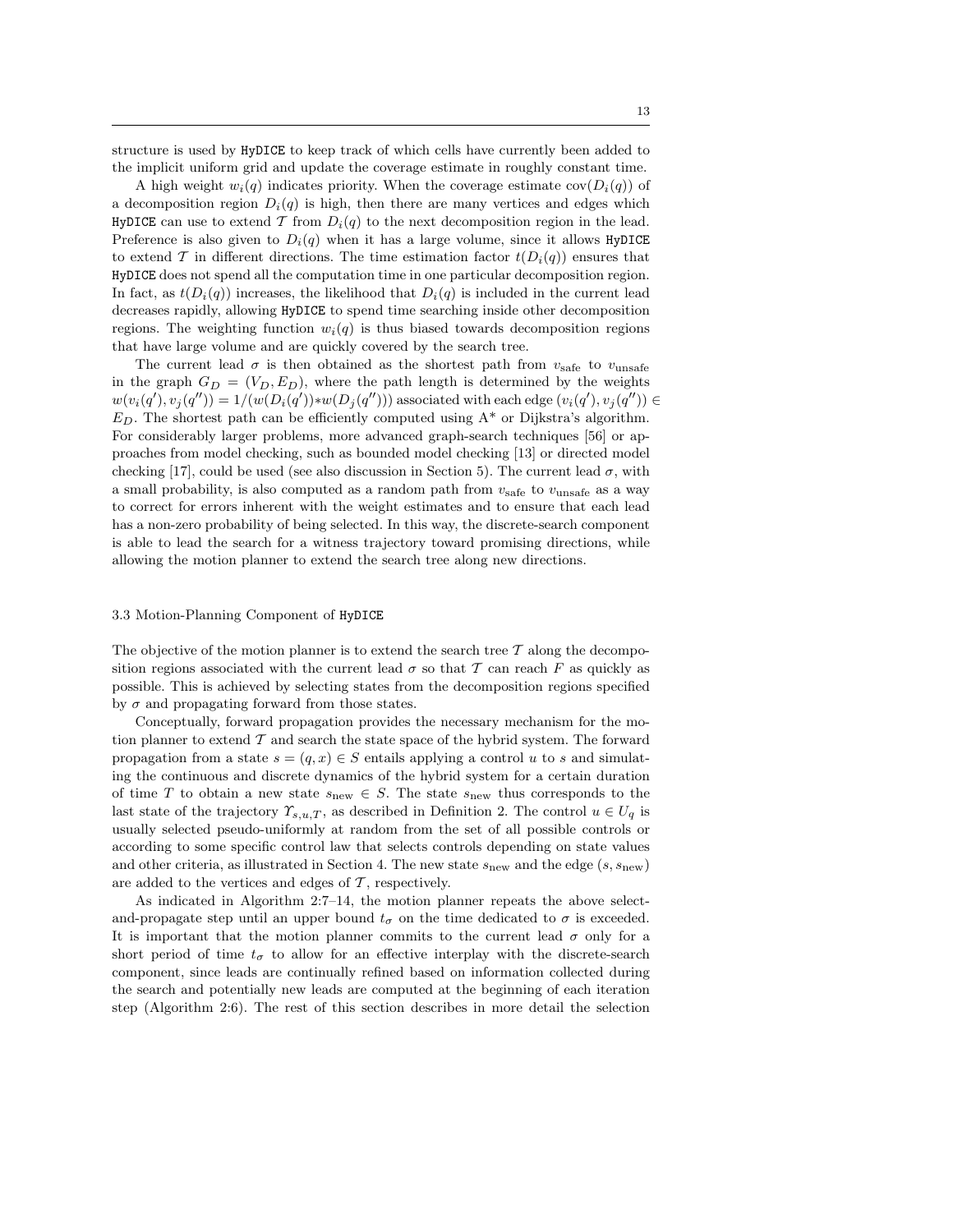of a decomposition region  $D_i(q)$  from the decomposition regions associated with  $\sigma$ (Algorithm 2:9), selection of a state  $s \in V_{\mathcal{T}}$  from the states associated with  $D_i(q)$ (Algorithm 2:10), and the forward propagation from  $s$  to a new state  $s_{\text{new}}$ .

## 3.3.1 Selection of a Decomposition Region

Since the objective of the motion planner is to extend  $\mathcal T$  toward  $F$ , the function SelectDecompositionRegion (Algorithm 2:9) gives preferences to those decomposition regions of  $\sigma$  that have been reached by T and are closer to F. Note that  $D_i(q)$ is reached by T when a state  $s = (q, x) \in V_T$  and  $x \in D_i(q)$ . Furthermore, the order in which  $v_i(q)$  appears in  $\sigma$  is an indication of how close  $D_i(q)$  is to F.

More specifically, the motion planner maintains a set  $D_{\text{avail}}$  of decomposition regions that are available for the selection process. Initially,  $D_{\text{avail}} = \emptyset$ . The lead  $\sigma$  is scanned backwards starting at position  $i = |\sigma|$  down to  $i = 1$ . If the *i*-th decomposition region  $D_i(q)$  of  $\sigma$  is reached by T, then  $D_i(q)$  is added to  $D_{\text{avail}}$  with probability  $1/(1+|D_{\text{avail}}|)$ . Thus, decomposition regions that have been reached by T and appear toward the end of  $\sigma$  are estimated to be closer to F and are thus given a higher priority by the motion planner. Each  $D_i(q) \in D_{\text{avail}}$  is then selected with probability

$$
\frac{w_{\rm sel}(D_i(q))}{\sum_{D_j(q') \in D_{\rm avail}} w_{\rm sel}(D_j(q'))},
$$

where

$$
w_{\rm sel}(D_i(q)) = \frac{{\rm vol}^{\nu}(D_i(q))} {t^{\tau}(D_i(q)) {\rm cov}^{\zeta}(D_i(q))}.
$$

This selection strategy allows the motion planner to spend more time extending the search tree  $T$  along those decomposition regions that are close to  $F$ , have large volume, and have not been adequately covered in the past.

When  $s_{\text{new}} = (q_{\text{new}}, x_{\text{new}}) \in S$  is added to T (Algorithm 2:12),  $s_{\text{new}}$  is also added to the appropriate decomposition region  $D_j(q_{\text{new}})$ , such that  $x_{\text{new}} \in D_j(q_{\text{new}})$ . If  $D_i(q_{\text{new}})$  is not already in  $D_{\text{avail}}$ , then  $D_i(q_{\text{new}})$  is added to  $D_{\text{avail}}$ . Thus, when the motion planner extends  $\mathcal T$  along new decomposition regions, they become available for selection during the next iteration of the motion-planning step in Algorithm 2:9. In this way, the motion planner extends  $\mathcal T$  along decomposition regions associated with  $\sigma$  and along new decomposition regions that T reaches while the search for a witness trajectory progresses from one decomposition region to another.

## 3.3.2 Selection of a State from a Decomposition Region

As illustrated in Algorithm 2:10, among all the states in  $V<sub>T</sub>$  associated with  $D<sub>i</sub>(q)$ , the function SELECTSTATEFROMDECOMPOSITIONREGION selects one state  $s$  from which it extends  $\mathcal T$ . The state-selection strategy follows well-established techniques developed in motion planning research, similar to the work in [50]. Recall that an implicit uniform grid was used to estimate the coverage of  $D_i(q)$  by the states in  $V<sub>T</sub>$ , as discussed in Section 3.2. The  $i$ -th cell from this implicit uniform grid is selected with probability  $\frac{(1/\text{nsel}_i^2)}{\sum_j (1/\text{nsel}_j^2)}$ , where nsel<sub>i</sub> is the number of times the *i*-th cell has been selected in the past. A state  $s$  is then selected pseudo-uniformly at random from all the states associated with the  $i$ -th cell. This state-selection strategy gives priority to new states that have not been frequently selected in the past and allows the motion planner to extend  $T$  along new directions.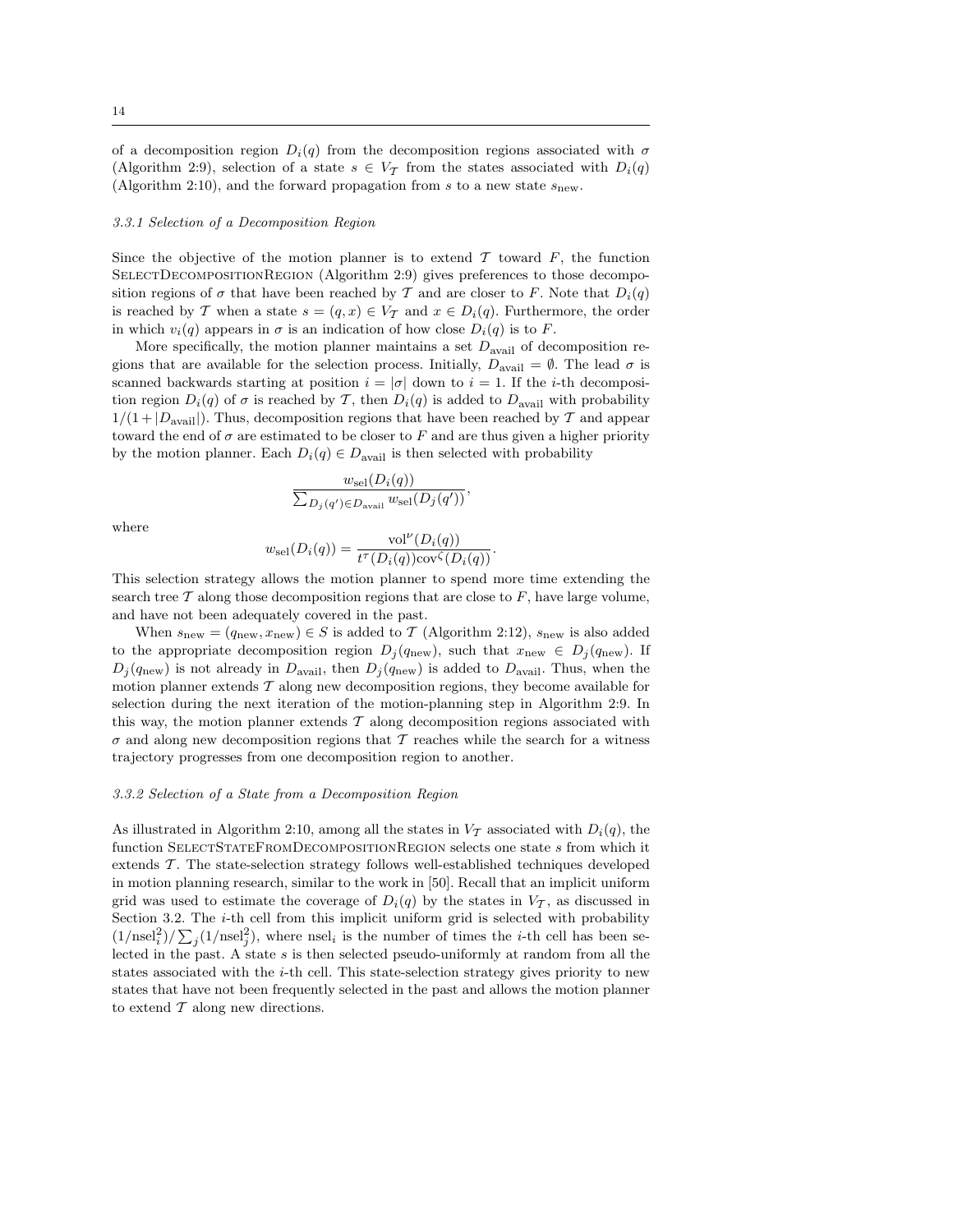3.3.3 Extending the Tree from the Selected State by Forward Propagation

As mentioned earlier, the actual extension of T from  $s = (q, x)$  is computed by the PROPAGATEFORWARD function in Algorithm 2:11. An input control  $u \in U_q$ , which could be selected pseudo-uniformly at random or according to some other strategy (see Section 4.1.2), is applied to s for a short duration of time  $T > 0$ . The function PropagateForward simulates the continuous and discrete dynamics of the hybrid system to obtain the resulting hybrid-system trajectory  $\gamma_{s,u,T}$ , as in Definition 2. Pseudocode is given in Algorithm 3.

| <b>Algorithm 3 PROPAGATEFORWARD</b>                                                                           |  |  |  |  |  |  |
|---------------------------------------------------------------------------------------------------------------|--|--|--|--|--|--|
| <b>Input:</b> $H = (S, Inv, E, G, J, f, U, I, F)$ : hybrid system                                             |  |  |  |  |  |  |
| $s = (q, x) \in S$ : starting state                                                                           |  |  |  |  |  |  |
| $\epsilon \in \mathbb{R}^{>0}$ : integration step                                                             |  |  |  |  |  |  |
| $n_{\text{steps}} \in \mathbb{N}$ : number of integration steps                                               |  |  |  |  |  |  |
| <b>Output:</b> The new state obtained at the end of propagation                                               |  |  |  |  |  |  |
| 1: $u \leftarrow$ sample control from $U_q$                                                                   |  |  |  |  |  |  |
| 2: $x_0 \leftarrow x$                                                                                         |  |  |  |  |  |  |
| 3: for $i = 1, 2, \ldots, n_{\text{steps}}$ do                                                                |  |  |  |  |  |  |
| 4: $x_i \leftarrow \int_0^{\epsilon} f_q(x_{i-1}, u)$                                                         |  |  |  |  |  |  |
| 5: if $x_i \notin Inv_a$ then                                                                                 |  |  |  |  |  |  |
| return $(q, x_{i-1})$<br>6:                                                                                   |  |  |  |  |  |  |
| <b>if</b> $(q, x_i) \in G_{(q, q_{\text{new}})}$ for some $q_{\text{new}} \in Q$ then<br>7:                   |  |  |  |  |  |  |
| $(x_{\text{loc}},T) \leftarrow$ localize discrete event in time interval $((i-1)*\epsilon, i*\epsilon]$<br>8: |  |  |  |  |  |  |
| return $J_{(q,q_{\text{new}})}(q,x_{\text{loc}})$<br>9:                                                       |  |  |  |  |  |  |
| 10: return $(q, x_i)$                                                                                         |  |  |  |  |  |  |
|                                                                                                               |  |  |  |  |  |  |

The forward propagation follows the continuous dynamics  $f_q$  associated with  $q \in Q$ and is usually computed based on numerical integration of the ordinary differential equations associated with  $f_q$ . This work uses 8-th order Prince-Dormand Runge-Kutta numerical integration with adaptive step-size control as implemented in GSL [21]. The forward propagation is an iterative procedure. Let  $n_{\text{steps}}$  denote the number of propagation steps and let  $\epsilon > 0$  denote the integration step. Initially,  $x_0 = x$  (Algorithm 3:2). During the *i*-th iteration, the continuous state  $x_i \in X_q$  is obtained by numerically integrating the differential equations  $f_q(x_{i-1}, u)$  for  $\epsilon$  units of time (Algorithm 3:4).

If  $x_i \notin Inv_q$ , then the forward propagation is terminated, since  $x_i$  is not valid (Algorithm 3:5–6). The previous valid state  $(q, x_{i-1})$  is returned as the new state  $s_{\text{new}}$ obtained at the end of the forward propagation. The valid hybrid-system trajectory corresponds then to  $\Psi_{s,u,T}$  (see Definition 2), where  $T = (i-1) * \epsilon$ .

If  $x_i \in Inv_q$ , the simulation checks whether the state  $(q, x_i)$  satisfies any guard condition, i.e.,  $(q, x_i) \in G_{(q, q_{\text{new}})}$  for some  $q_{\text{new}} \in Q$ . If a guard condition is satisfied, then a discrete event has occurred in the time interval  $(i - 1 * \epsilon, i * \epsilon]$  (Algorithm 3:7). This stage, commonly known as event detection, is followed by the event localization stage, which localizes the earliest time  $T \in ((i-1)*\epsilon, i*\epsilon]$  the guard condition is satisfied (Algorithm 3:8). Variants of bisection or bracketing algorithms, as those found in the classical numerical literature, are commonly employed for the event detection [18]. Once the event is localized, the propagation stops and the corresponding discrete transition is applied to obtain the new state  $s_{\text{new}}$  (Algorithm 3:9). The valid hybrid-system trajectory corresponds then to  $\Upsilon_{s,u,T}$  (see Definition 2).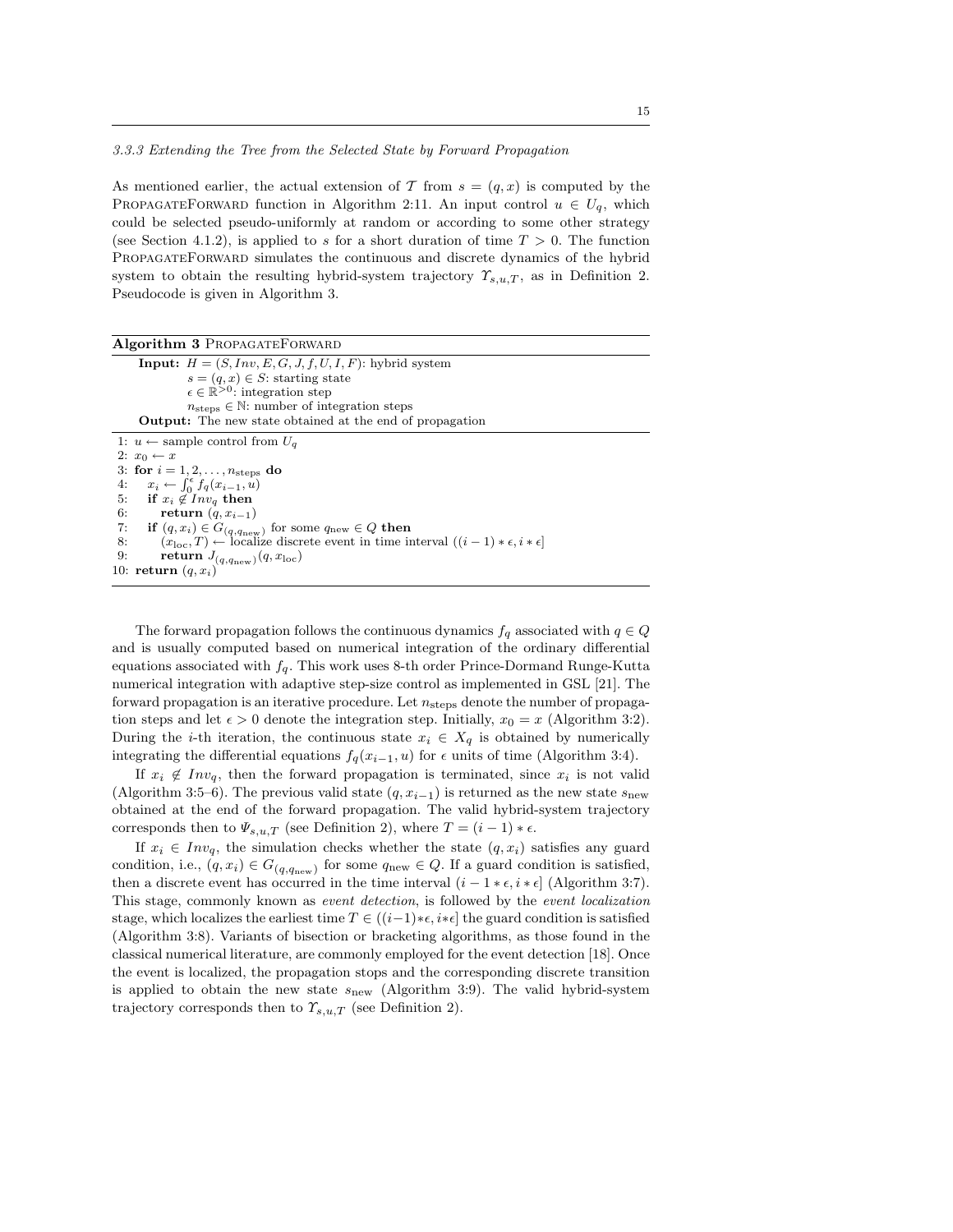At the end of the forward propagation, the new state  $s_{\text{new}} = \Upsilon_{s,u,T}(T)$  and the edge (s,  $s_{\text{new}}$ ) are added to the vertices and edges of T, respectively (Algorithm 2:12). A witness trajectory is found if  $s_{\text{new}} \in F$ . The witness trajectory is computed by reconstructing the evolution of the hybrid system from  $s_{\text{safe}}$  to  $s_{\text{new}}$  following the appropriate edges of  $\mathcal T$  (Algorithm 2:14).

We note that, due to limitations of floating-point arithmetic, as with any other numerical method in computational mathematics, including symbolic techniques for linear hybrid systems, there will be round-off errors in the simulation of the continuous dynamics and the event detection and localization of discrete transitions. The approach followed by HyDICE to deal with such numerical errors is similar to the approach followed by other numerical methods for hybrid-system falsification [7, 32, 41], which choose the integration step  $\epsilon > 0$  to be small in order to minimize such errors. For certain hybrid systems with linear guard descriptions, it is also possible to use more accurate event detection and localization algorithms, such as those surveyed and developed in [18], which come asymptotically close to the boundary of the guard set without overshooting it.

## 4 Experiments and Results

Experimental validation is provided by using HyDICE for the falsification of safety properties of a hybrid robotic system navigation benchmark and an aircraft conflictresolution protocol. The navigation benchmark, which is based on a scalable benchmark proposed in [20], tests the scalability of HyDICE with respect to the number of modes. The aircraft conflict-resolution protocol, which has been widely used in [7, 32, 41, 53], tests the computational efficiency of HyDICE when also dealing with high-dimensional continuous states spaces.

Methods used for the Comparisons An important part of experiments is the comparison with previous related work. The closest work we can compare to is the application of RRT to hybrid systems [19, 32]. We also compare our work to a more recent version of RRT developed in [41] as a hybrid-system falsification method that is guided by the star discrepancy coverage measure. To distinguish between RRT and its variant, we will use the acronym RRT[D<sup>\*</sup>] to refer to the star-discrepancy version of RRT [41]. We also provide experiments that indicate the impact of the discrete-search component on the computational efficiency of HyDICE. We refer to the version of HyDICE that does not use the discrete-search component as HyDICE[NoLeads]. From an algorithmic perspective, HyDICE[NoLeads] is the sampling-based motion planner of HyDICE. More precisely, HyDICE[NoLeads] is obtained from Algorithm 2 by commenting out the outer while loop in line 5 and setting  $t_{\sigma} = t_{\text{max}}$ .

Hardware Experiments were run on the Rice Cray XD1 ADA and PBC clusters, where each processor is at 2.2GHz and has up to 8GB RAM. Each run uses a single processor, i.e., no parallelism. An upper bound of 3600s is set for each run. In the case of HyDICE, the current lead  $\sigma$  is computed as the shortest path in the search graph with probability 0.9 and as a random path with probability 0.1 (see Section 3).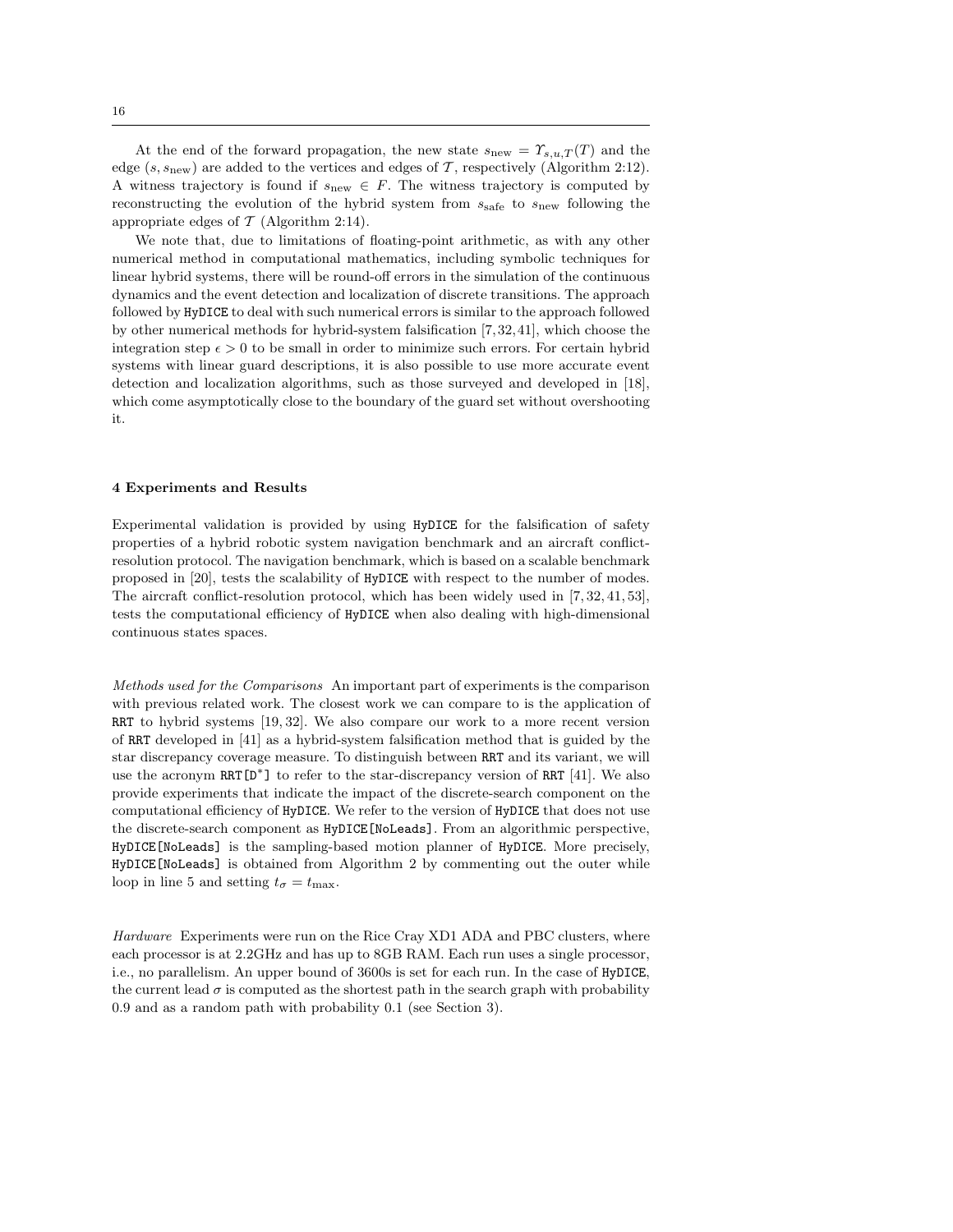## 4.1 A Hybrid Robotic System Navigation Benchmark

The first hybrid-system benchmark used in the experiments consists of an autonomous robotic vehicle, whose underlying dynamics change discretely depending on terrain conditions. The choice of this specific system is to provide a concrete, scalable benchmark in which the competitiveness of HyDICE can be tested. This hybrid-system benchmark, which is motivated by robotics applications, is constructed based on a scalable navigation benchmark proposed in [20]. A given environment is divided into  $n \times n$  equally sized terrains. The hybrid robotic system associates one mode  $q_i \in Q$  with each terrain  $R<sub>i</sub>$ . For each mode, the associated dynamics is specified by a set of ordinary differential equations, as described in Section 4.1.1. A discrete transition  $(q_i, q_j) \in E$  occurs when the hybrid robotic system moves from  $R_i$  to  $R_j$ . When the discrete transition occurs, velocity components of the current continuous state of the hybrid robotic vehicle are set to zero.

#### 4.1.1 Second-order models

While the navigation benchmark proposed in [20] used linear dynamics, this work uses second-order dynamics that are commonly used for modeling cars, differential drives, and unicycles. Detailed descriptions of these models can be found in [11, 37].

Smooth car  $(SCar)$ : A second-order car is controlled by setting the acceleration and the rotational velocity of the steering wheel. The dynamics is specified as  $\dot{x} = v \cos(\theta)$ ;  $\dot{y} =$  $v \sin(\theta)$ ;  $\dot{\theta} = v \tan(\phi)/L$ ;  $\dot{v} = u_0$ ;  $\dot{\phi} = u_1$ , where  $(x, y, \theta)$  is the configuration;  $L = 0.8m$ is the distance between the front and rear axles;  $|v| \le v_{\text{max}} = 3m/s$  is the velocity;  $|\phi| \leq \phi_{\text{max}} = 40^{\circ}$  is the steering angle;  $|u_0| \leq \max_0 = 0.8m/s^2$  is the acceleration control; and  $|u_1| \leq \max_1 = 25^{\circ}/s$  is the control for the steering wheel.

Smooth unicycle  $(SUni)$ : A second-order unicycle is controlled by translational and rotational accelerations. The dynamics is given by  $\dot{x} = v \cos(\theta)$ ;  $\dot{y} = v \sin(\theta)$ ;  $\dot{\theta} =$  $\omega; \dot{v} = u_0; \dot{\omega} = u_1$ , where  $(x, y, \theta)$  is the configuration;  $|v| \le v_{\text{max}} = 3m/s$  and  $|\omega| \le$  $\omega_{\text{max}} = 20^{\circ}/s$  are the translational and rotational velocities;  $|u_0| \le \text{max}_0 = 0.3 m/s^2$ and  $|u_1| \leq \max_1 = 10^\circ/s^2$  are the translational and rotational acceleration controls.

Smooth differential drive (SDDrive): A second-order differential drive is controlled by setting the left and right wheel rotational accelerations. The dynamics is given by  $\dot{x}=0.5r(\omega_{\ell}+\omega_{r})\cos(\theta);$   $\dot{y}=0.5r(\omega_{\ell}+\omega_{r})\sin(\theta);$   $\dot{\theta}=r(\omega_{r}-\omega_{\ell})/L;$   $\dot{\omega}_{\ell}=u_{0};$   $\dot{\omega}_{r}=u_{1},$ where  $(x, y, \theta)$  is the configuration;  $|\omega_{\ell}| \leq \omega_{\text{max}} = 5^{\circ}/s$  and  $|\omega_{r}| \leq \omega_{\text{max}}$  are the rotational velocities of the left and right wheels;  $r = 0.2m$  is the wheel radius;  $L = 0.8m$ is the length of the axis connecting the centers of the two wheels;  $|u_0| \le \max_0 10^\circ/s^2$ and  $|u_1| \leq \max_1 = 10^\circ/s^2$  are the left and right wheel acceleration controls.

## 4.1.2 Autonomous driver models

The controls  $u_0$  and  $u_1$  could be thought of as playing the role of the automatic driver. The objective of hybrid-system falsification is then to test the safety of the automatic driver, i.e., the driver is unsafe if a witness trajectory is produced that indicates that it is possible for the robotic vehicle to enter an unsafe state. The driver models used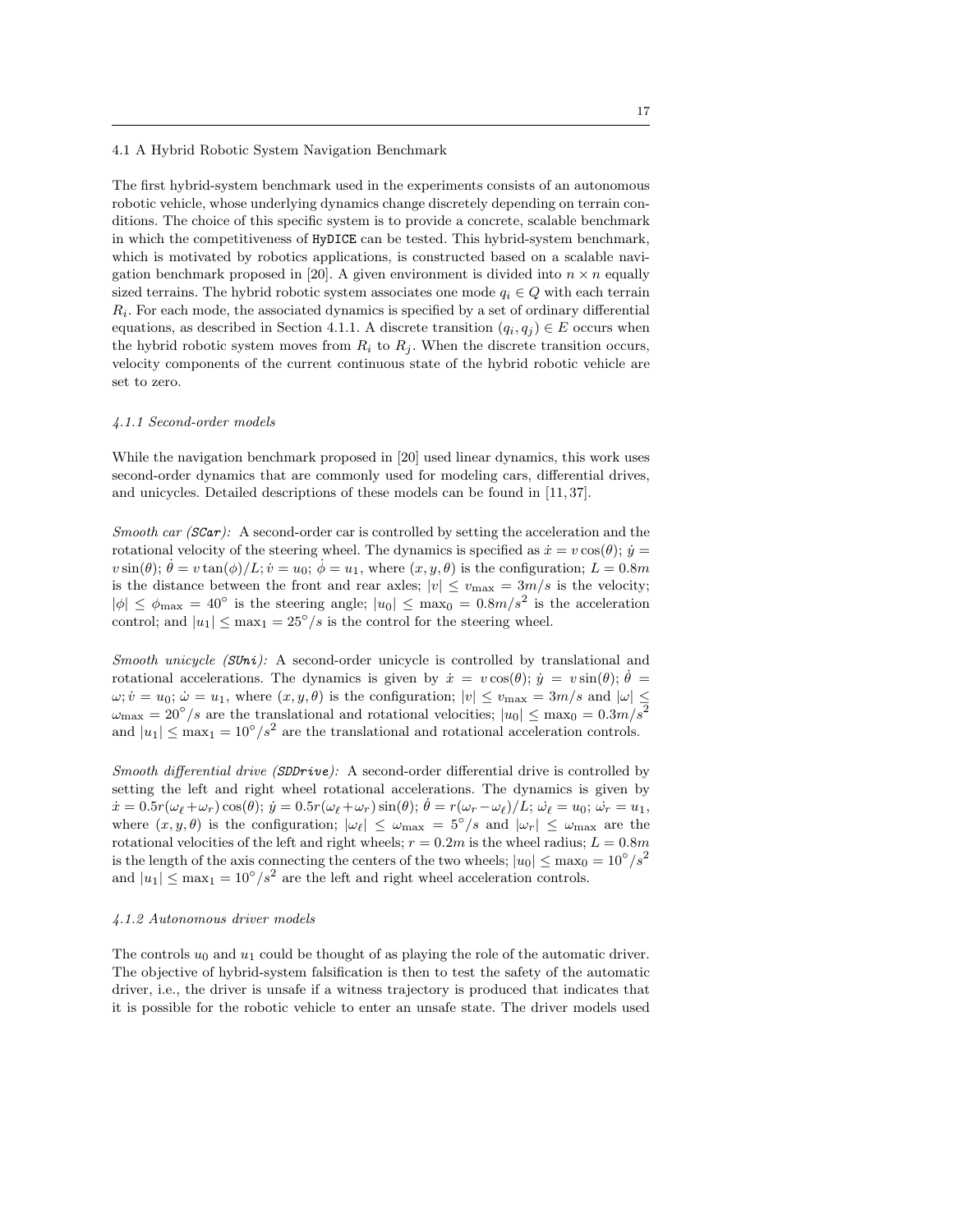in this work consist of simple if-then-else statements that depend on the state values and the underlying dynamics associated with each mode of the hybrid robotic system.

In the first model, RandomDriver,  $u_0$  and  $u_1$  are selected pseudo-uniformly at random from  $[-\text{max}_0, \text{max}_0]$  and  $[-\text{max}_1, \text{max}_1]$ , respectively. In the second model, StudentDriver, the driver follows an approach similar to stop-and-go. When the speed is close to zero, StudentDriver selects  $u_0$  and  $u_1$  as in RandomDriver. Otherwise, StudentDriver selects controls that reduce the speed. The third model, HighwayDriver attempts to maintain the speed within acceptable low and upper bounds. When the speed is too low, HighwayDriver selects controls that increase the speed. When the speed is too high, HighwayDriver selects controls that slow down the robotic vehicle. Otherwise, HighwayDriver selects controls that do not change the speed considerably. For completeness, we provide below a succinct description of the selection strategy for the input controls  $u_0$  and  $u_1$  for each driver model and each second-order dynamics:

RandomDriver  $f(a, i, c, L, R)$ : return rnd( $-max_i, max_i$ ) StudentDriver  $f(a, i, c, L, R)$ : if  $a \in (0.2, 1]$  then return rnd( $-L$ max<sub>i</sub>,  $R(c-1)$ max<sub>i</sub>) elif  $a \in [-1, -0.2)$  then return  $\text{rnd}(R(1-c)\text{max}_i, L\text{max}_i)$ else return  $rnd(-max_i, max_i)$ HighwayDriver  $f(a, i, c, L, R)$ : B={0.4, 0.6, 0.8, 1.0} if  $∃b ∈ B ∧ a ∈ (b − 0.2, b]$  then return rnd( $-Lb$ max<sub>i</sub>,  $R(c − b)$ max<sub>i</sub>) elif  $\exists b \in B \land a \in [-b, 0.2 - b)$  then return  $\text{rnd}(R(b - c) \text{max}_i, Lb \text{max}_i)$ else return  $rnd(-max_i, max_i)$ SCar:  $u_0 = f(v/v_{\text{max}}, 0, 0.2, 1, 1); u_1 = \text{rnd}(-\text{max}_1, \text{max}_1)$ SUni:  $u_0 = f(v/v_{\text{max}}, 0, 0.2, 1, 1); u_1 = f(\omega/\omega_{\text{max}}, 1, 0.2, 1, 1)$ SDDrive:  $u_0 = f(a, 0, 1.2, 0, 0.25); u_1 = -f(a, 1, 1.2, 0, 0.25); a = \frac{\omega_{\ell} + \omega_r}{2\omega_{\max}}$ 

## 4.1.3 Modes and discrete transitions

The continuous dynamics associated with each mode  $q \in Q$  is selected pseudo-uniformly at random from SCar, SUni, and SDDrive. The set of discrete transitions  $E$  is created using a strategy similar to maze generation based on Kruskal's algorithm [33]. Initially, E is empty and walls are placed between each pair of neighboring terrains  $R_i$  and  $R_j$ . Then, walls are visited in some random order. If the terrains divided by the current wall belong to distinct sets, then the wall is removed and the two sets are joined. At the end, each remaining wall is kept with probability  $p = 0.9$  to allow for more than one passage from one terrain to another. Each time a wall that separates some terrain  $R_i$  from  $R_j$  is removed, discrete transitions  $(q_i, q_j)$  and  $(q_j, q_i)$  are added to E.

#### 4.1.4 Experiments

Experiments are performed using the hybrid robotic system described in Section 4.1. A problem instance is obtained by fixing the number of modes  $|Q| = n \times n$  and the driver model to RandomDriver, StudentDriver, or HighwayDriver. For each problem instance, we create 40 safety properties. Each safety property is created by selecting pseudo-uniformly at random one terrain as the initial place where the search for a witness trajectory should start and another terrain as unsafe. A violation of the safety property then occurs when the hybrid robotic vehicle enters the unsafe terrain. For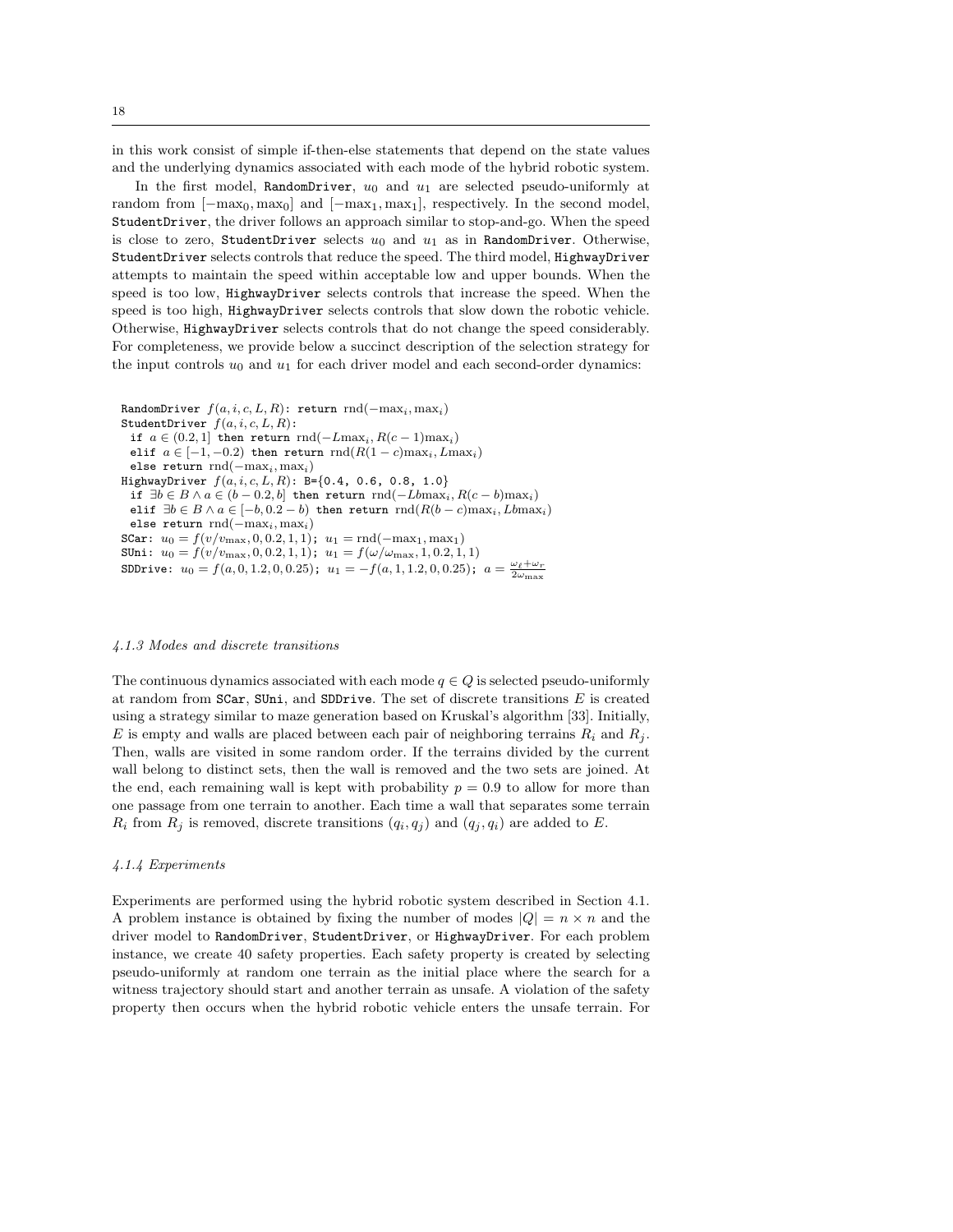| RandomDriver         |                |       |       |                |          | Q        |                         |                         |         |          |
|----------------------|----------------|-------|-------|----------------|----------|----------|-------------------------|-------------------------|---------|----------|
|                      | 1 <sup>2</sup> | $2^2$ | $4^2$ | $8^2$          | $16^2\,$ | $32^{2}$ | $64^{2}$                | $128^2\,$               | $512^2$ | $1024^2$ |
| <b>RRT</b>           | 0.1            | 0.1   | 0.3   | 1.5            | 16.8     | 195.3    | $\overline{\mathbf{x}}$ | X                       | X       | X        |
| RRT[D <sup>*</sup> ] | 0.1            | 0.9   | 0.5   | 4.7            | 5.1      | 24.8     | 411.3                   | X                       | X       | X        |
| HyDICE [NoLeads]     | 0.1            | 0.1   | 0.3   | 3.6            | 5.7      | 10.0     | 147.1                   | 564.8                   | X       | X        |
| HyDICE               | 0.4            | 0.4   | 0.6   | 1.2            | 1.5      | 2.4      | 11.1                    | 66.1                    | 352.7   | 1198.4   |
|                      |                |       |       |                |          |          |                         |                         |         |          |
| StudentDriver        |                |       |       |                |          | Q        |                         |                         |         |          |
|                      | 1 <sup>2</sup> | $2^2$ | $4^2$ | 8 <sup>2</sup> | $16^{2}$ | $32^2$   | $64^{2}$                | $128^2$                 | $512^2$ | $1024^2$ |
| RRT                  | 0.1            | 0.2   | 0.7   | 2.4            | 25.4     | 210.5    | $\overline{\mathbf{x}}$ | $\overline{\mathbf{x}}$ | X       | X        |
| RRT[D <sup>*</sup> ] | 0.1            | 1.4   | 0.3   | 1.0            | 4.6      | 23.2     | 605.8                   | X                       | X       | X        |
| HyDICE [NoLeads]     | 0.1            | 0.1   | 0.4   | 3.4            | 5.6      | 10.3     | 189.2                   | 576.8                   | Х       | X        |
| HyDICE               | 0.4            | 0.4   | 0.7   | 1.3            | 1.8      | 3.4      | 12.4                    | 64.6                    | 294.5   | 1289.9   |
|                      |                |       |       |                |          |          |                         |                         |         |          |
| HighwayDriver        | Q              |       |       |                |          |          |                         |                         |         |          |
|                      | 1 <sup>2</sup> | $2^2$ | $4^2$ | $8^2$          | $16^2$   | $32^{2}$ | $64^{2}$                | $128^2\,$               | $512^2$ | $1024^2$ |
| RRT                  | 0.1            | 0.2   | 0.3   | 2.9            | 25.5     | 219.3    | X                       | X                       | X       | X        |
| RRT[D <sup>*</sup> ] | 0.2            | 0.7   | 0.2   | 0.9            | 3.9      | 23.7     | 515.5                   | Х                       | Х       | X        |
| HyDICE [NoLeads]     | 0.1            | 0.1   | 0.4   | 4.0            | 5.9      | 8.8      | 151.6                   | 514.9                   | X       | X        |
| HyDICE               | 0.4            | 0.4   | 0.6   | 1.3            | 1.8      | 2.9      | 10.9                    | 70.4                    | 288.9   | 954.8    |

Table 1 Computational efficiency of HyDICE compared to other methods as a function of the number of modes |Q| and the driver model. Times are in seconds. Entries marked with X indicate a timeout, which was set to 3600s.

each experiment, we report the average computational time in seconds. Recall that an upper bound of 3600s was set for each run.

#### 4.1.5 Results

A summary of the results is shown in Table 1. Table 1 indicates that HyDICE is consistently more efficient than RRT. As an example, when RandomDriver is used and  $|Q| = 32<sup>2</sup>$ , RRT requires on average 195.3s, while HyDICE requires only 2.4s. Similarly, when StudentDriver or HighwayDriver are used and  $|Q|=32^2$ , RRT requires on average 210.5s and 219.3s, while HyDICE requires only 3.4s and 2.9s, respectively. Moreover, as the number of modes is increased HyDICE remains efficient, while RRT times out. As Table 1 shows, RRT times out in all instances with  $|Q| \geq 64^2$ , while HyDICE requires on average less than 15s for problem instances with  $|Q| = 64^2$  and less than 75s for problem instances with  $|Q| = 128^2$ .

Table 1 also indicates that HyDICE is consistently more efficient than RRT[D<sup>\*</sup>]. The computational advantages of HyDICE become more pronounced as  $|Q|$  is increased. For example, when RandomDriver is used and  $|Q| = 64^2$ , RRT[D<sup>\*</sup>] requires on average 411.3s. Similarly, when StudentDriver or HighwayDriver are used, RRT[D<sup>∗</sup> ] requires 605.8s and 515.5s, respectively. On the other hand, as mentioned earlier, HyDICE requires on average less than 15s. Furthermore, RRT[D<sup>\*</sup>] times out as the number of modes is increased to  $|Q| = 128^2$ , while HyDICE requires only a short time (less than 75s) to handle such problem instances.

The second set of experiments provides insight on the observed computational efficiency of HyDICE. In particular, we investigate the importance of the discrete-search component on HyDICE. As noted earlier, HyDICE[NoLeads] is the version of HyDICE that does not use leads to guide the motion planner during the search for a witness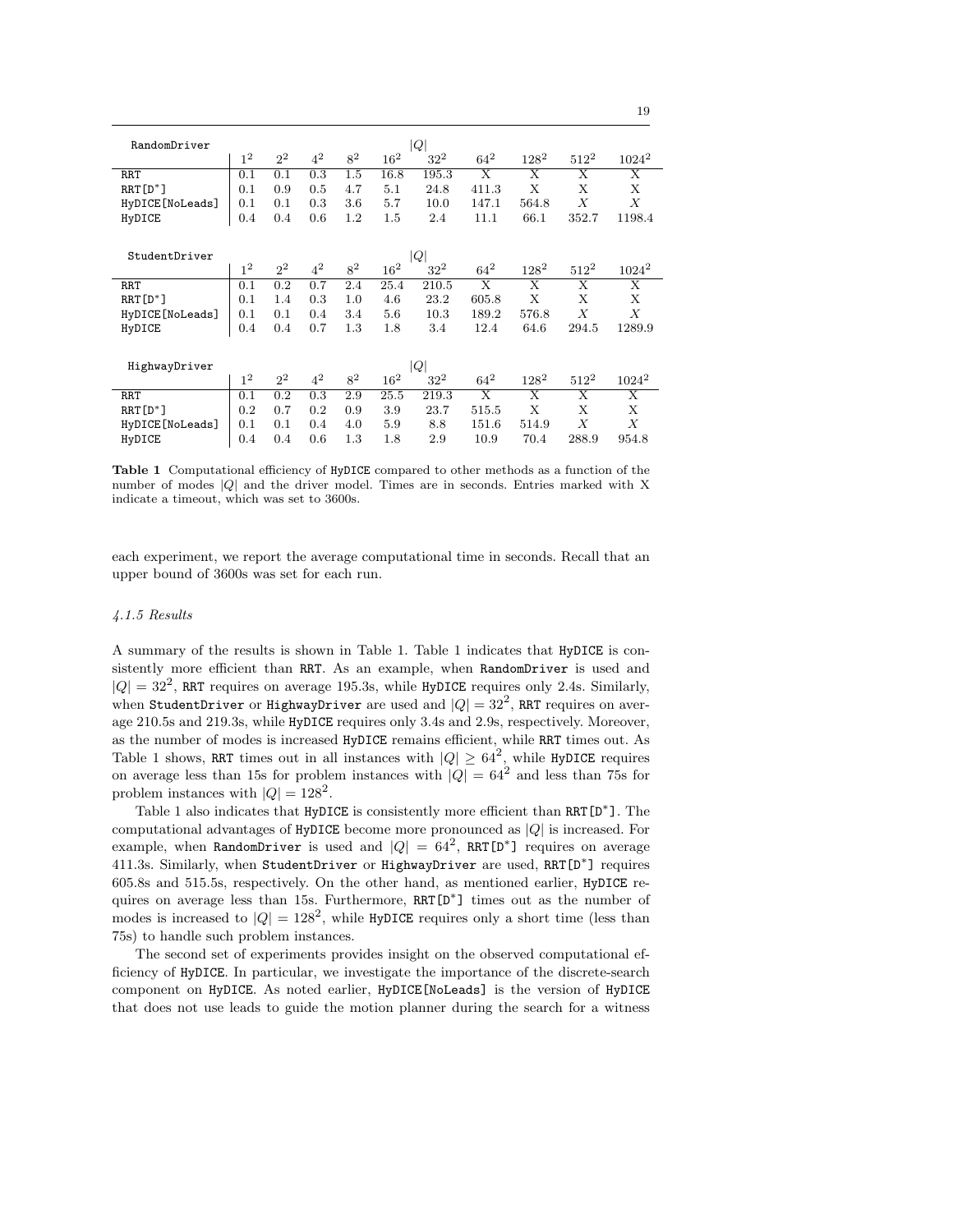trajectory. Table 1 shows that although HyDICE[NoLeads] is still faster than RRT and RRT[D<sup>\*</sup>], it is considerably slower than HyDICE. (For a discussion on issues related to the computational efficiency of RRT and sampling-based motion planners similar to HyDICE[NoLeads] see [11,37,44,45].) For example, HyDICE[NoLeads] is capable of handling problem instances even with  $|Q| = 128^2$ , while both RRT and RRT[D<sup>\*</sup>] timed out on these problem instances. However, HyDICE[NoLeads] requires on the average 564.8s, 576.8s, and 514.9s when RandomDriver, StudentDriver, and HighwayDriver are used, respectively, while HyDICE requires only 66.1s, 64.6s, and 70.4s. These results highlight the importance of the discrete-search component, which, by guiding the motion planner during the search for a witness trajectory, significantly improves the computational efficiency of HyDICE.

Table 1 also shows that HyDICE scales up reasonably well and can handle nonlinear problem instances with over a million modes. While other methods failed to handle large problem instances beyond  $|Q| = 128^2$ , HyDICE even when  $|Q| = 1024^2$  remains computationally efficient. Overall, results in Table 1 show the competitiveness of HyDICE as a hybrid-system falsification method.

## 4.2 Aircraft Conflict-Resolution Protocol

The aircraft conflict-resolution protocol, which has been widely used in [7, 32, 41, 53], tests the computational efficiency of HyDICE when also dealing with high-dimensional continuous states spaces.

The continuous state space is  $X = X_1 \times X_2 \times \cdots \times X_N$ , where  $X_i$  is the continuous state space associated with the  $i$ -th aircraft. Each aircraft  $i$  has three continuous state variables  $(x_i, y_i, \theta_i)$ , where  $(x_i, y_i)$  denotes the position and  $\theta_i$  denotes the orientation.

This work presents experiments with up to 20 aircraft (60 continuous dimensions), which is considerably larger than instances considered in related work (5 aircraft in [32] and 8 aircraft in  $[41]$ . The continuous dynamics of the *i*-th aircraft are given by

$$
\dot{x}_i = v \cos(\theta_i) + (-u_1 \sin(\theta_i) + d_2 \cos(\theta_i))(-\sin(\theta_i))
$$
  
\n
$$
\dot{y}_i = v \cos(\theta_i) + (-u_1 \sin(\theta_i) + d_2 \cos(\theta_i))(\cos(\theta_i))
$$
  
\n
$$
\dot{\theta}_i = \text{PROTOCOL}(i)
$$

where v is a constant forward velocity;  $u_1, u_2 \in [-w, w]$  is the wind disturbance; and PROTOCOL $(i)$  determines the yaw rate. The discrete dynamics, which makes this benchmark a hybrid system, are incorporated in the computation of  $PROTOCOL(i)$ , which is based on a conflict-resolution protocol that aims to safely bring all aircrafts from their initial positions  $(x_i^{\text{init}}, y_i^{\text{init}})$  to their goal positions  $(x_i^{\text{goal}}, y_i^{\text{goal}})$  while avoiding collisions with each other.

As in [19, 32, 41], the function  $PROTOCOL(i)$  switches depending on the modes associated with the aircrafts. At the initial position, the i-th aircraft is in heading mode,  $q = 1$ , and rotates with an angular velocity  $\dot{\theta}_i = \text{PROTOCOL}(i) = \theta_{\text{goal}} - \theta_i$ until it points toward the goal position, where  $\theta_{\text{goal}} \in [-\pi, \pi)$  is computed as the directed angle between the x-axis and  $(x_i^{\text{goal}}, y_i^{\text{goal}})$ . Once reaching the desired goal heading, the *i*-th aircraft switches to cruising mode,  $q = 2$ , and cruises toward the goal with angular velocity  $\theta_i = \text{PROTOCOL}(i) = 0$ . If two aircrafts i and j get close to each-other, i.e., within p distance, then both aircrafts enter an avoid mode,  $q = 2$ . During the avoid mode, both aircrafts i and j make an instantaneous turn by  $-90°$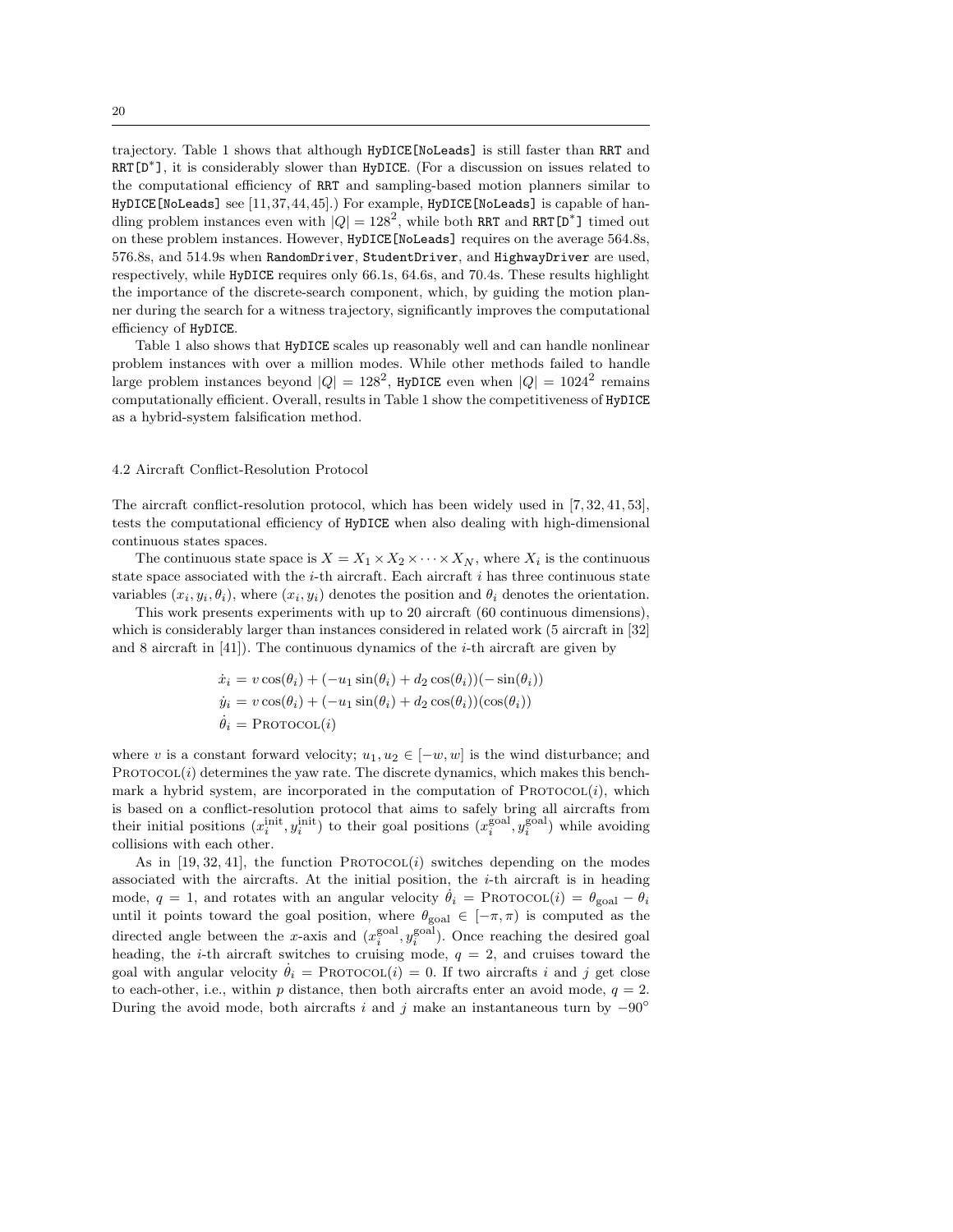and then follow a half-circle with constant angular velocity  $\dot{\theta}_i = \text{PROTOCOL}(i) = c$  and  $\theta_i = \text{PROTOCOL}(j) = c$ . At the end of the half circle, each aircraft makes instantaneous turns until pointing toward their own goal positions, and then the aircrafts return to cruise mode. It is also possible that during the avoid mode between aircrafts  $i$  and  $j$ , another aircraft k comes within p distance to i. In this case, aircrafts i and k make instantaneous turn by −90◦ and execute the same avoid procedure as above. When an aircraft reaches the goal position, it stays there and it is no longer involved in the collision-avoidance protocol.

A violation of the safety property occurs if at any point two aircraft come within  $d (d < p)$  distance from each other.

We initially experimented with the benchmark in [19], which has 5 aircraft (15 continuous dimensions). As in [19], the avoidance distance was set to  $p = 5.25km$  and the collision distance was set to  $d = 1km$ . The translational velocity was set to  $0.3km/s$ and the angular velocity was set to  $c = 0.03 \text{ rad/s}$ . The maximum wind disturbance was set to  $w = 0.1$ . For the benchmark used in [19], all computational methods tested in the experiments, RRT, RRT[D<sup>∗</sup> ], HyDICE[NoLeads], HyDICE, were able to compute witness trajectories in a matter of a few seconds (less than 10s). The methods would quickly find collisions that resulted from the aircrafts making instantaneous  $-90°$  turns during the avoid mode and bumping into each other as they followed the respective half-circles. Fig. 3 provides an illustration.



Fig. 3 A collision between two aircraft is quickly found after a few seconds (less than 10s) of exploration. The exploration is shown in red. Goal positions are shown as blue circles.

#### 4.2.1 Safer Aircraft Conflict-Resolution Protocol

In order to make the protocol safer, when two aircrafts  $i$  and  $j$  enter an avoid mode, each aircraft determines whether it would be best to make a  $-90^{\circ}$  or a  $90^{\circ}$  instantaneous turn. Let halfcircle<sub>i</sub>( $a_i$ ) denote the half-circle made by the *i*-th aircraft following an  $a_i$ -degree instantaneous turn, where  $a_i \in \{-90^\circ, 90^\circ\}$ . The half-circle halfcircle<sub>i</sub> $(a_i)$ is defined similarly. The decision which half-circle to take is based on maximizing the minimum distance between the two aircraft when they follow the half circles with constant angular velocity  $\dot{\theta}_i = \text{PROTOCOL}(i) = (-\text{sign}(a_i))c$  and  $\dot{\theta}_j = \text{PROTOCOL}(j)$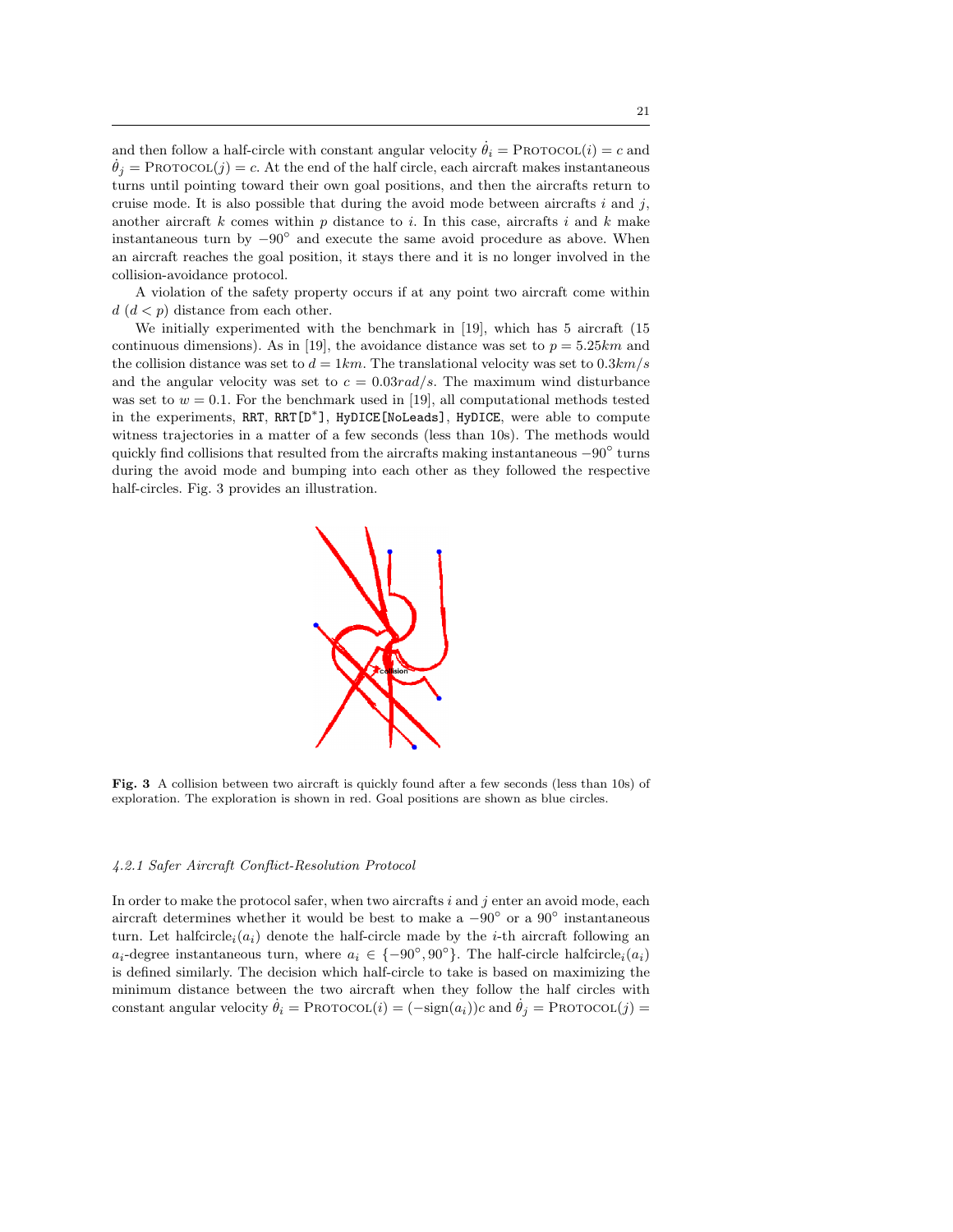$(-\text{sign}(a_i))c$ . This safer protocol eliminates those collisions which could be avoided by making the appropriate  $-90^\circ$  or  $90^\circ$  instantaneous turn instead of always turning by −90◦ , as it is the case in [19, 32, 41]. This safer protocol makes it more challenging to compute witness trajectories.

# 4.2.2 Experimental Settings

A problem instance is obtained by specifying the number  $N$  of the aircrafts, the initial  $(x_i^{\text{init}}, y_i^{\text{init}})$ , and the goal  $(x_i^{\text{goal}}, y_i^{\text{goal}})$  positions for each aircraft *i*. The experiments carried out in related work [7, 32, 41, 53] relied on one problem instance, where the initial and goal positions were set by hand. In order to test the computational efficiency of HyDICE across different problem instances, we use an automatic procedure to generate random problem instances. This allows a more comprehensive testing that better characterizes the computational efficiency of each method. As noted earlier, in the hand-designed problem instance, all the computational methods (RRT, RRT[D<sup>\*</sup>], HyDICE[NoLeads], and HyDICE) solved the problem in less than 10s.

Randomized Problem Instance Generation In the automatic procedure for generating a random benchmark instance, half of the aircrafts are placed from left to right at the top and the other half are placed at the bottom at a safe distance from each other. The aircrafts placed at the top have goal positions at the bottom, and the aircrafts placed at the bottom have goal positions placed at the top. More precisely, let  $h = N/2$ . The gap between aircrafts is set to gap =  $(2.85 + 0.04 * (N - 10)) * p$ , which corresponds to 2.85p for  $N = 10$ ; 3.05p for  $N = 15$ ; and 3.25p for  $N = 20$ . Then, for each  $i = 1, ..., h$ , which corresponds to the first half of the aircrafts,  $x_i^{\text{init}}$  is selected pseudo-uniformly at random from  $[\text{init}_i, \text{init}_i + p]$ , where  $\text{init}_i = -500km + (i - 1) * \text{gap}$ ;  $y_i^{\text{init}}$  is selected pseudo-uniformly at random from  $[250, 350]km$ ;  $x_i^{\text{goal}}$  is selected pseudo-uniformly at random from  $[\text{goal}_i, \text{goal}_i + p]$ , where  $\text{goal}_i = -420km + (i - 1) * \text{gap}$ ; and  $y_i^{\text{goal}}$  is selected pseudo-uniformly at random from  $[-350, -250]km$ . For each  $i = h, ..., N$ , which corresponds to the second half of the aircrafts,  $x_i^{\text{init}}$  is selected pseudo-uniformly at random from  $[\text{init}_i, \text{init}_i + p]$ , where  $\text{init}_i = -500km + (i-h-1)*\text{gap}$ ;  $y_i^{\text{init}}$  is selected pseudo-uniformly at random from  $[-350, -250]km$ ;  $x_i^{\text{goal}}$  is selected pseudo-uniformly at random from  $[\text{goal}_i, \text{goal}_i + p]$ , where  $\text{goal}_i = -420km + (i - h - 1) * \text{gap}$ ; and  $y_i^{\text{goal}}$ is selected pseudo-uniformly at random from  $[250, 350]km$ .

## 4.2.3 Experiments

Experiments were carried out with  $N = 10, 15, 20$  aircrafts, which correspond to continuous state spaces with  $30, 45, 60$  dimensions, respectively. For a fixed N, 200 problem instances were generated using the randomized procedure described above in Section 4.2.2. Each method was run on each problem instance. A timeout of 3600s was imposed on each run. The median computational time is reported for each method.

#### 4.2.4 Results

A summary of the results is provided in Table 2. These results indicate the computational efficiency of HyDICE. In each case, HyDICE is several times faster than RRT and RRT[D<sup>∗</sup> ]. As the number of aircrafts is increased, the computational advantages of HyDICE become more pronounced.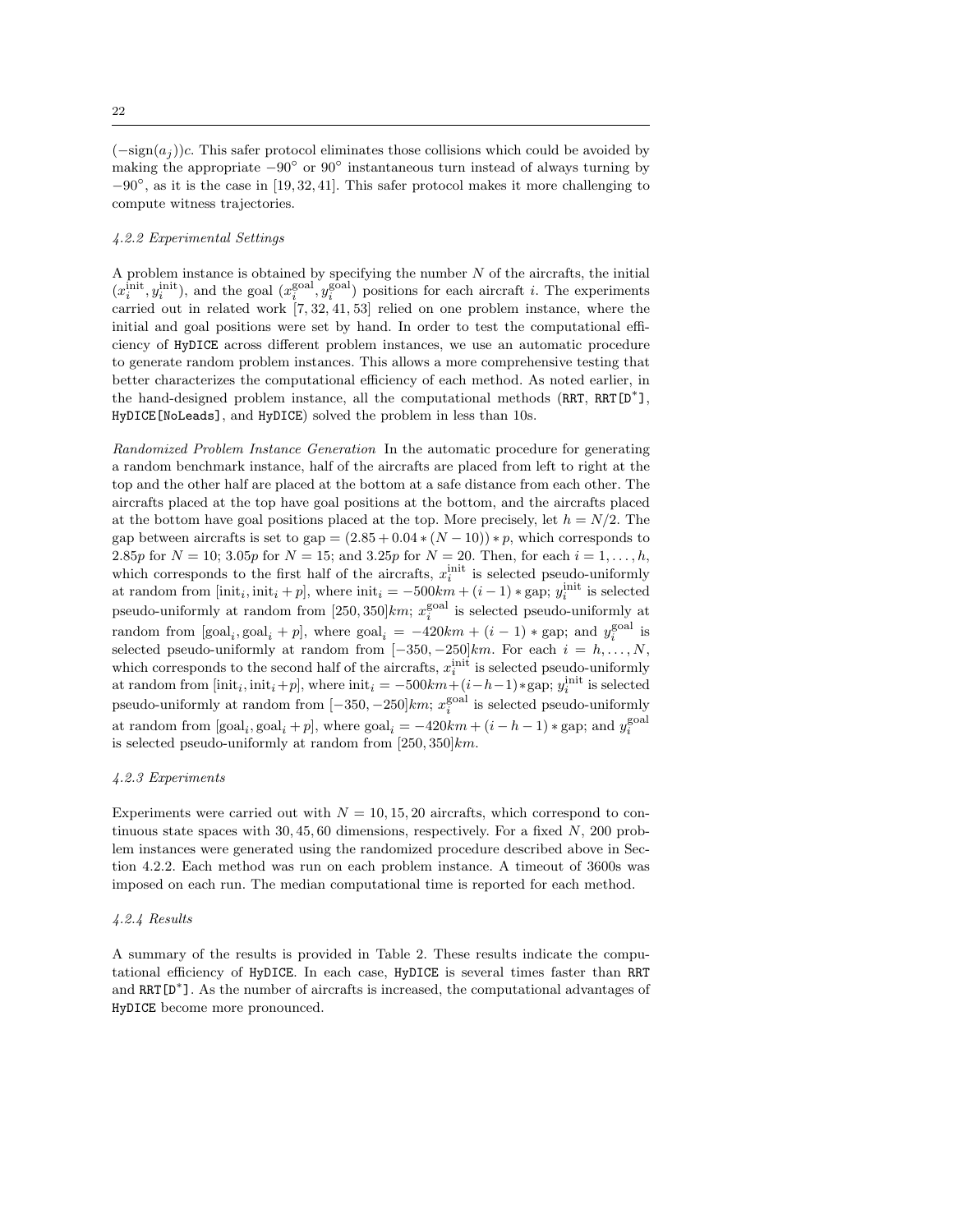|                      | number of aircrafts |         |                      |  |  |  |  |  |
|----------------------|---------------------|---------|----------------------|--|--|--|--|--|
| method               | $N=10$              | $N=15$  | $N=20$               |  |  |  |  |  |
| HyDICE               | 30.35s              | 42.67s  | 77.61s               |  |  |  |  |  |
| <b>RRT</b>           | 242.15              | 394.40s | 1973.11 <sub>s</sub> |  |  |  |  |  |
| RRT[D <sup>*</sup> ] |                     |         |                      |  |  |  |  |  |

Table 2 Comparison of the computational efficiency for solving the aircraft conflict-resolution problem with respect to the number of aircrafts  $N$ . For each  $N$ , the computational efficiency of each method is measured as the median computational time obtained on 200 random instances of the aircraft conflict-resolution problem. Entries marked with X indicate a timeout, which was set to 3600s.



Fig. 4 Example of a witness trajectory that indicates a collision between two aircrafts in a scenario involving 10 aircrafts. Blue circles indicate goal positions.

# 5 Discussion

We have presented HyDICE, a multi-layered approach for hybrid-system falsification that combines motion planning with discrete search. Experiments on nonlinear hybrid systems with numerous modes and high-dimensional continuous state spaces demonstrate the promise of HyDICE as a falsification method. Comparisons to related work show computational speedups of up to two orders of magnitude. The combination of motion planning and discrete search in the framework of HyDICE raises important computational and theoretical research issues, which are part of ongoing and future investigations.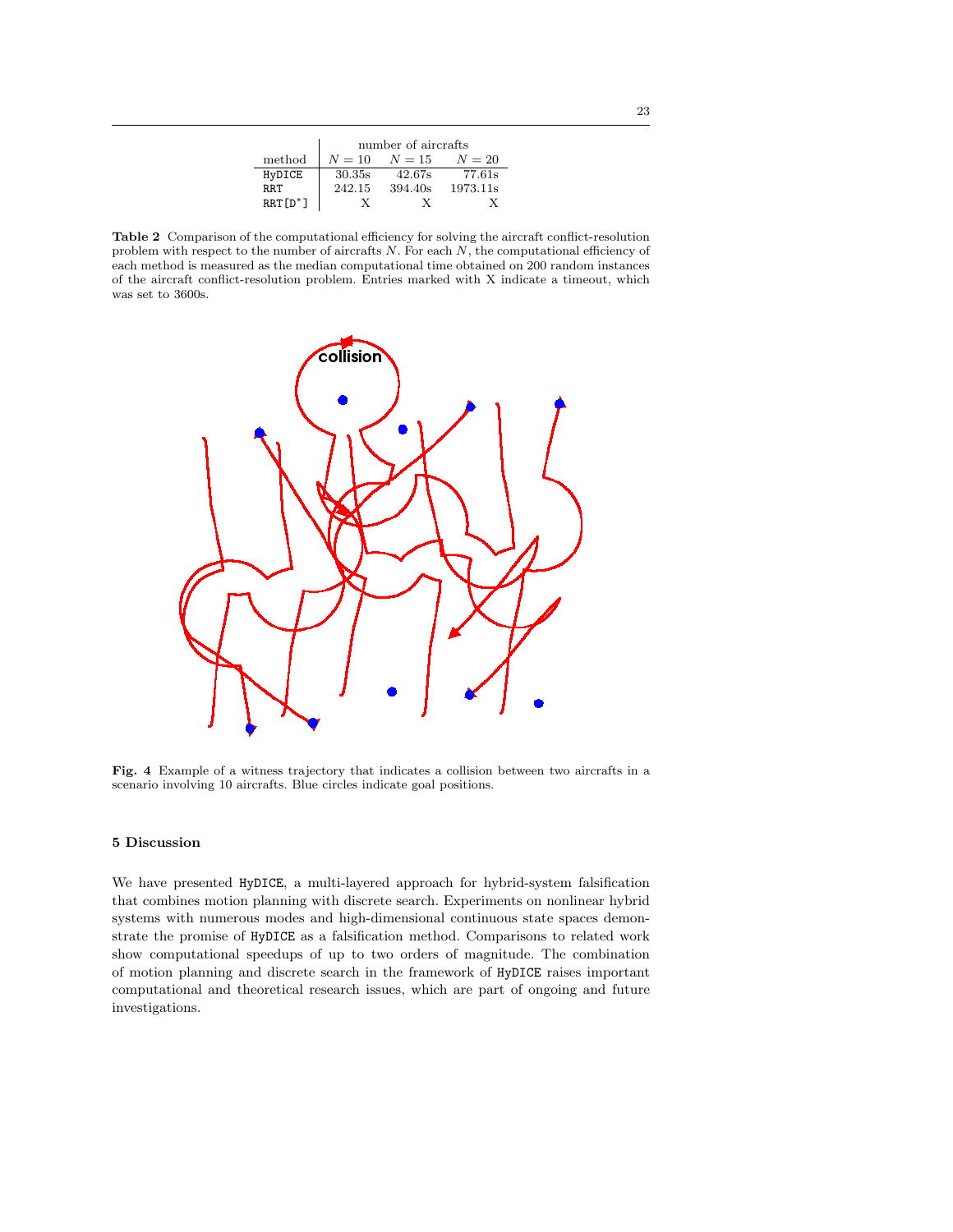Scalability in the Discrete Space Although HyDICE was shown to scale up reasonably well and handle a system with slightly over one million modes, the scalability issue remains open to research. As the number of modes becomes significantly large, the graph search used in this work becomes a bottleneck. Methods developed in the verification community, which can handle discrete systems with billions of modes [10], could provide an efficient alternative.

Scalability in the Continuous Space Complex hybrid systems are characterized not only by a large number of modes, but also by high-dimensional continuous state spaces. An important research issue is the improvement of the motion-planning component of HyDICE in order to effectively explore high-dimensional continuous state spaces with hundreds of dimensions. The framework of HyDICE, which focuses on the combination of discrete search and motion planning, opens up the possibility of integrating different motion planners from the one presented in this work, such as RRT [38], EST [28, 50], PDST [35], and others [11, 37].

Low-Dimensional Projections Another issue that arises when dealing with high-dimensional continuous state spaces is the effective computation of low-dimensional projections. The objective of the projection is to reduce the dimensionality, while at the same time preserve the underlying structure of the original dataset. This work relied on simple projections based on specific knowledge about the hybrid systems under consideration.

Toward Increasingly Realistic Hybrid Robotic Systems In robotics applications such as exploration and navigation, which motivated the hybrid-system benchmark in this work, it is often the case that the robotic system should avoid collisions with obstacles. Current work [32, 41, 46] in the context of hybrid-system testing has not considered obstacles. HyDICE can however naturally handle such scenarios. In particular, collision avoidance can be incorporated into HyDICE by considering it as an additional constraint in the invariant that should be satisfied by each state and hybrid-system trajectory that is added to the search tree. Moreover, the presence of obstacles makes it possible to consider other types of decompositions besides the grid decompositions used in this work. In particular, triangular decompositions such as conforming Delaunay triangulations have been widely used in similar settings in computational geometry [16], finite element analysis [22], and robotics [11, 37]. Preliminary results in the context of motion planning show considerable computational improvements when using conforming Delaunay triangulations instead of grid decompositions, and one would expect that similar benefits can be obtained by HyDICE for the falsification of safety properties of hybrid robotic systems that must avoid collision with obstacles at all times.

## Acknowledgment

The authors thank Thao Dang for providing implementation details of the related work [41].

## References

1. Alur R, Courcoubetis C, Halbwachs N, Henzinger TA, Ho PH, Nicollin X, Olivero A, Sifakis J, Yovine S (1995) The algorithmic analysis of hybrid systems. Theoretical Computer Science 138(1):3–34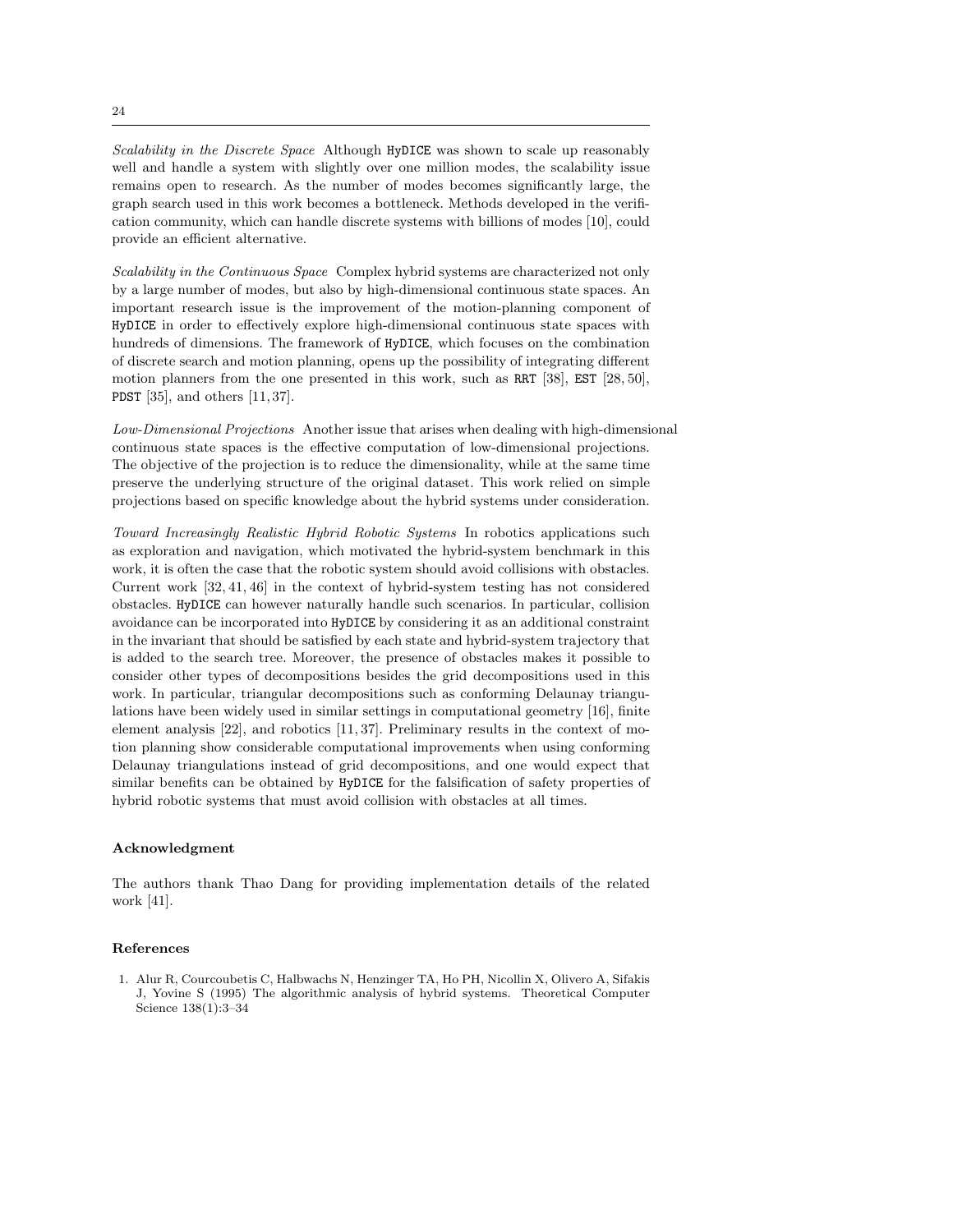- 2. Alur R, Dang T, Ivančić F (2006) Counterexample-guided predicate abstraction of hybrid systems. Theoretical Computer Science 354(2):250–271
- 3. Alur R, Henzinger TA, Lafferriere G, Pappas G (2000) Discrete abstractions of hybrid systems. Proceedings of the IEEE 88(7):971–984
- 4. Asarin E, Dang T, Maler O (2002) The d/dt tool for verification of hybrid systems. In: Intl Conf on Computer Aided Verification, LNCS. Springer-Verlag, pp. 365–370
- 5. Behrmann G, David A, Larsen KG, Mller O, Pettersson P, Yi W (2001) Uppaal present and future. In: IEEE Conf on Decision and Control, vol. 3. pp. 2881–2886
- 6. Belta C, Esposito J, Kim J, Kumar V (2005) Computational techniques for analysis of genetic network dynamics. Intl Journal of Robotics Research 24(2–3):219–235
- 7. Bhatia A, Frazzoli E (2004) Incremental search methods for reachability analysis of continuous and hybrid systems. In: Hybrid Systems: Computation and Control, LNCS, vol. 2993. pp. 142–156
- 8. Botchkarev O, Tripakis S (2000) Verification of hybrid systems with linear differential inclusions using ellipsoidal approximations. In: Hybrid Systems: Computation and Control, LNCS, vol. 1790. Springer-Verlag, pp. 73–88
- 9. Branicky MS, Curtiss MM, Levine J, Morgan S (2006) Sampling-based planning, control, and verification of hybrid systems. Control Theory and Applications 153(5):575–590
- 10. Burch J, Clarke E, McMillan K, Dill D, Hwang L (1992) Symbolic model checking: 10<sup>20</sup> states and beyond. Information and Computation 98(2):142–170
- 11. Choset H, Lynch KM, Hutchinson S, Kantor G, Burgard W, Kavraki LE, Thrun S (2005) Principles of Robot Motion: Theory, Algorithms, and Implementations. MIT Press, Cambridge, MA
- 12. Chutinan C, Krogh BH (2003) Computational techniques for hybrid system verification. IEEE Transactions on Automatic Control 48(1):64–75
- 13. Clarke EM, Bierea A, Raimi R, Zhu Y (2001) Bounded model checking using satisfiability solving. Formal Methods in System Design 19(1):7–34
- 14. Clarke EM, Grumberg O, Peled DA (2001) Model Checking. MIT Press
- 15. Copty F, Fix L, Fraer R, Giunchiglia E, Kamhi G, Tacchella A, Vardi M (2001) Benefits of bounded model checking at an industrial setting. In: Intl Conf on Computer Aided Verification, LNCS, vol. 2102. Springer-Verlag, pp. 436–453
- 16. de Berg M, van Kreveld M, Overmars MH (1997) Computational Geometry: Algorithms and Applications. Springer, Berlin
- 17. Edelkamp S, Jabbar S (2006) Large-scale directed model checking LTL. In: Intl SPIN Work on Model Checking Software, LNCS, vol. 3925. Springer, pp. 1–18
- 18. Esposito J, Kumar V, Pappas G (2001) Accurate event detection for simulation of hybrid systems. In: Hybrid Systems: Computation and Control, LNCS. pp. 204–217
- 19. Esposito JM, Kim J, Kumar V (2004) Adaptive RRTs for validating hybrid robotic control systems. In: Workshop on Algorithmic Foundations of Robotics. Zeist, Netherlands, pp. 107–132
- 20. Fehnker A, Ivancic F (2004) Benchmarks for hybrid systems verification. In: Hybrid Systems: Computation and Control, LNCS, vol. 2993. pp. 326–341
- 21. Galassi M, Davies J, Theiler J, Gough B, Jungman G, Booth M, Rossi F (2006) GNU Scientific Library Reference Manual. Network Theory Ltd, 2 edn.
- 22. George PL, Borouchaki H (1998) Delaunay triangulation and meshing : application to finite elements. Hermes Science Publications
- 23. Giorgetti N, Pappas GJ, Bemporad A (2005) Bounded model checking for hybrid dynamical systems. In: IEEE Conf on Decision and Control. Seville, Spain, pp. 672–677
- 24. Glover W, Lygeros J (2004) A stochastic hybrid model for air traffic control simulation. In: Hybrid Systems: Computation and Control, LNCS, vol. 2993. pp. 372–386
- 25. Henzinger T (1996) The theory of hybrid automata. In: Symp on Logic in Computer Science. pp. 278–292
- 26. Henzinger T, Kopke P, Puri A, Varaiya P (1995) What's decidable about hybrid automata? In: ACM Symp on Theory of Computing. pp. 373–382
- 27. Henzinger TA, Ho PH, Wong-Toi H (1997) HyTech: A model checker for hybrid systems. Software Tools for Technology Transfer 1:110–122
- 28. Hsu D, Kindel R, Latombe JC, Rock S (2002) Randomized kinodynamic motion planning with moving obstacles. Intl J of Robotics Research 21(3):233–255
- 29. Johansson R, Rantzer A (2002) Nonlinear and Hybrid Systems in Automotive Control. Springer, New York, NY